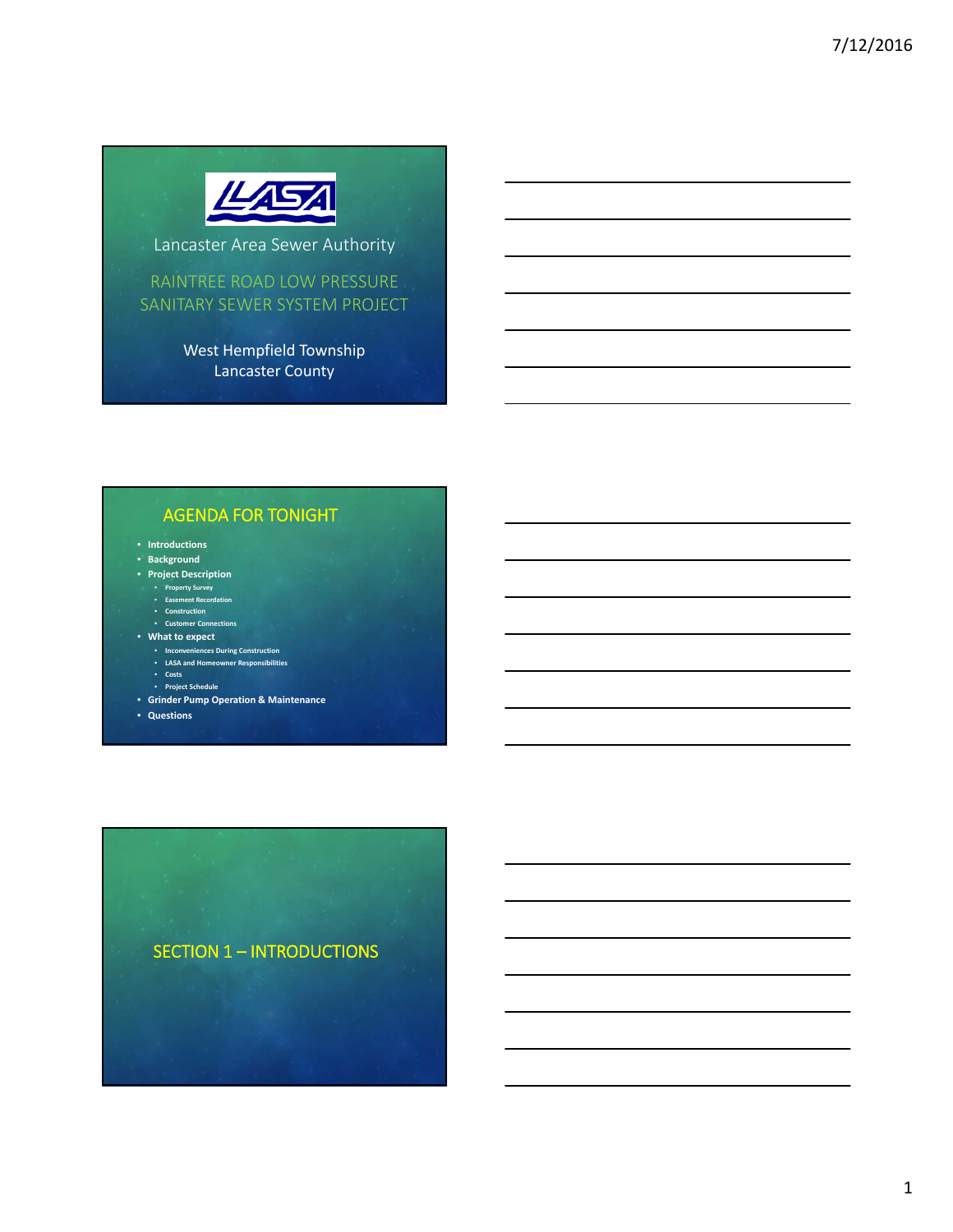# WHO IS HERE?

- Township Representatives
- LASA Staff
- Design Engineer Entech Engineering
- Grinder Pump Representative E/One

4

• New Customers

### ROLES & RESPONSIBILITIES

- West Hempfield Township is obligated to provide sewer in accordance with its Act 537 Plan. So the Township is required to provide sewer to the Raintree Road area.
- West Hempfield Township is a member municipality of LASA.
- LASA is the provider of public sewer to this area of West Hempfield Township.
- LASA will design, fund, and oversee the construction of the public sewer extension to the Raintree Road area.

### ABOUT LASA

- LASA is an extension of municipal government, specifically to provide public sewer.
- Serves eight municipalities.
- Seven member board with each member representing one of the municipalities (except Columbia Borough).
- West Hempfield Township representative is Mr. Ed Fisher.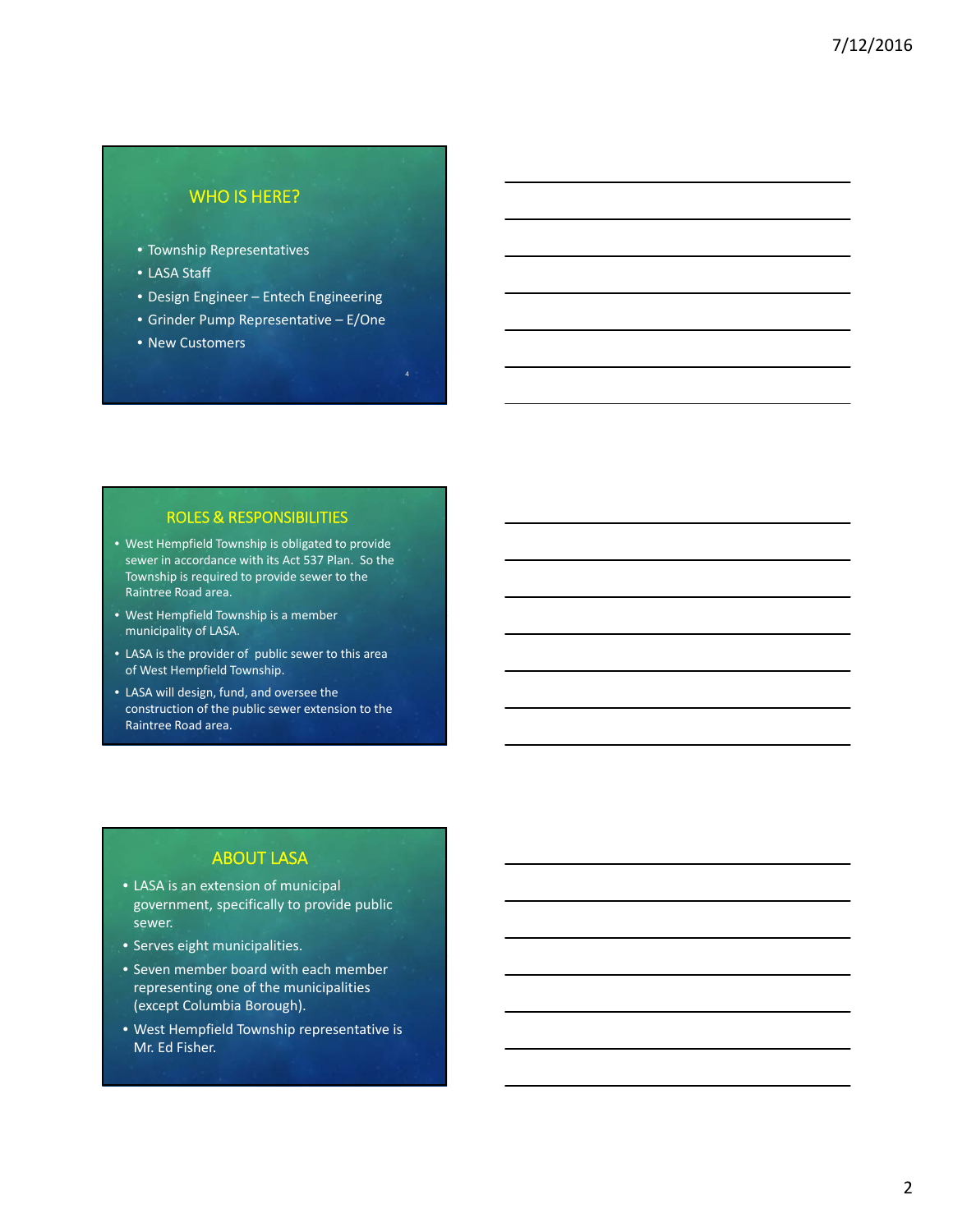## LASA HISTORY

- Authority formed in late 1960's.
- Began operations in early 1970's.
- Serve 37,000 customers representing a population of over 110,000.
- 43 Full-time employees.
	- Respond to problems 24 hours per day 7 days per week 365 days per year.

### PROJECT ENGINEERING

- For sewer extension projects, a consulting engineering firm is often selected by LASA to assist with design, permitting, and bidding.
- For Raintree Road, Entech Engineering of Lititz, PA was selected to provide engineering design, permitting, and bidding services.
- Entech will be responsible for any required field surveying and the home surveys/inspections.

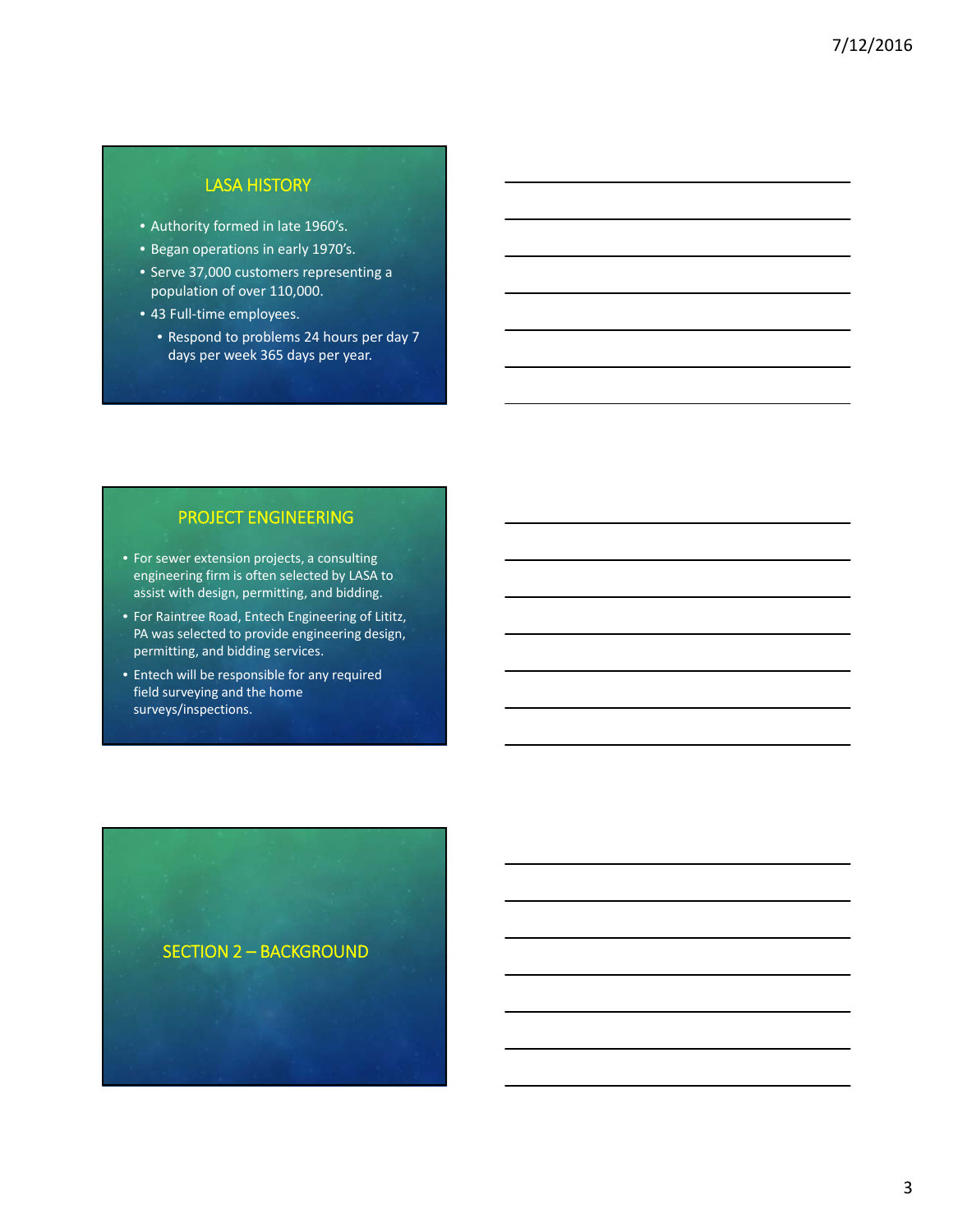### ACT 537 SEWAGE FACILITIES PLANNING

Act 537 Official Sewage Facilities Plan for West Hempfield Township.

- Approved by PA Department of Environmental Protection (PA DEP) on June 13, 2007.
- Comprehensive review of:
	- Existing and Future Sewage Disposal Systems
	- Current and Projected Populations
	- Potable Water Supply
	- Waterways, Soils, and Geologic Formations
	- Zoning and Land Use Designations
	- Sewage Disposal Alternatives

### NEEDS SURVEY

#### Sewage Disposal System Needs Survey

- Completed in 2001 as part of the Act 537 process.
- Documented public health hazards and water pollution from discharges of untreated wastewater to the surface.
- Reviewed the performance of existing on‐lot systems (OLDS) within the Township .
	- Examples of systems include: conventional, sand mound, cesspools and holding tanks.
- Raintree Road Area Results:
	- 88% of surveyed systems were malfunctioning or inadequately designed.
	- 4 wells sampled 100% had bacteriological contamination.

#### RAINTREE ROAD NEEDS AREA

- As a result of the Needs Survey, the Act 537 plan identified several "Sewage Needs Areas" throughout the Township. The Raintree Road Area was one of them.
- The original selected alternative in the 2007 Plan for Raintree was public sewer with gravity collection and <sup>a</sup> new community pumping station. After preliminary engineering, this was deemed too expensive.
- The Township and LASA continued to explore alternatives and develop a more cost effective alternative. The new selected alternative is a low pressure sewer system.
- The Act 537 Plan was revised earlier this year to reflect the new alternative. It was approved by PA DEP on June 1, <sup>2016</sup> after the public comment and county review period.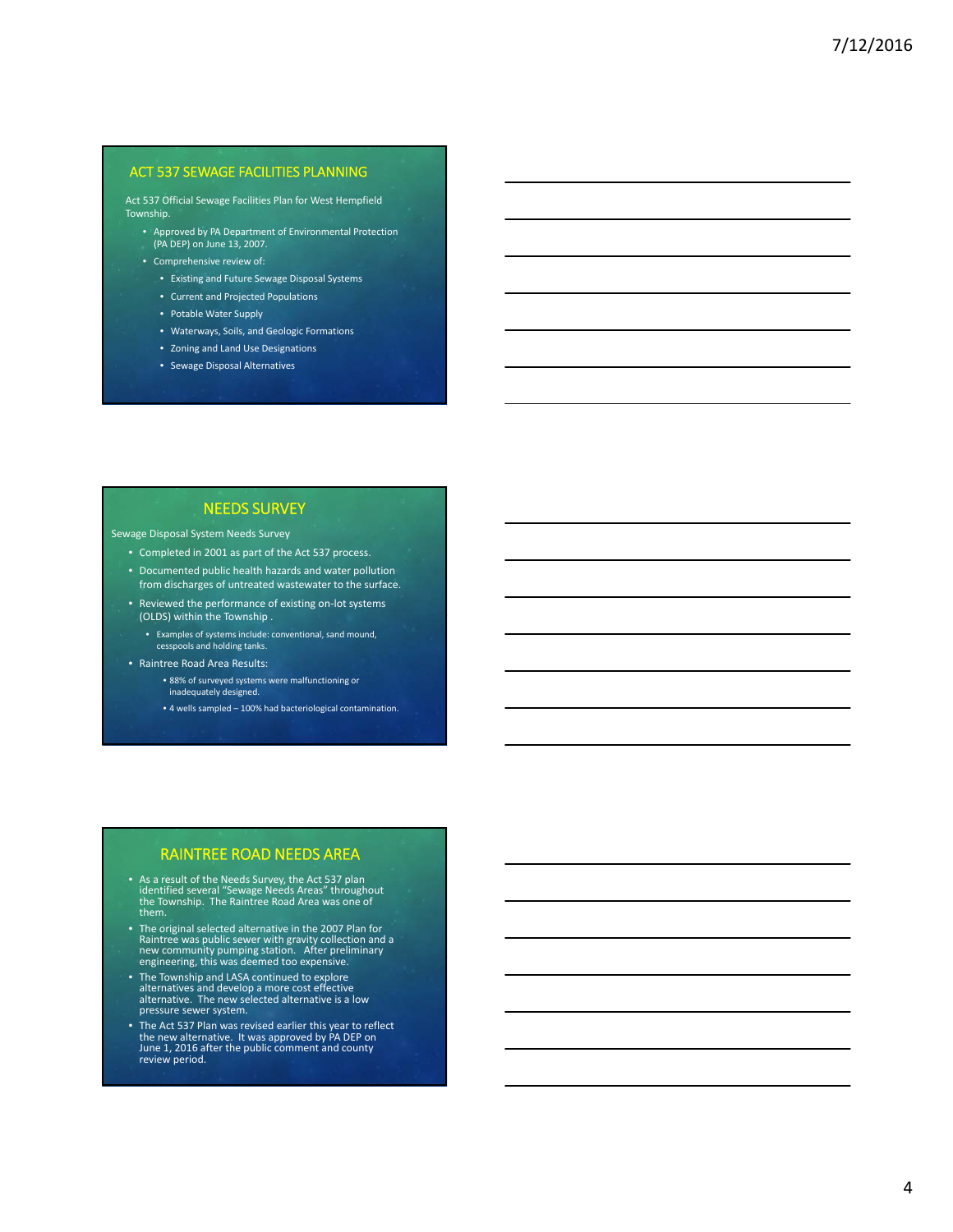



### SELECTED ALTERNATIVE

- Installation of a low pressure sanitary sewer (LPSS) system to collect the sewage throughout the project area.
	- Approximately 6,700-feet of small diameter main  $(1.5'' 2'')$ .
	- Approximately 42 Grinder Pumps Every Improved Property.
	- Project will serve approximately 52 Equivalent Dwelling Units.
- Sewage will then be conveyed to a gravity manhole at the intersection of Heather Lane and Bridge Valley Road.
- This gravity collection system discharges to the Farmdale Pumping Station. All sewage in the LASA system eventually is conveyed to LASA's Susquehanna Water Pollution Control Facility in Washington Boro.
- LASA's treatment facility is rated at 15‐mgd, which meets the current and future projected public sewer needs of the LASA member municipalities.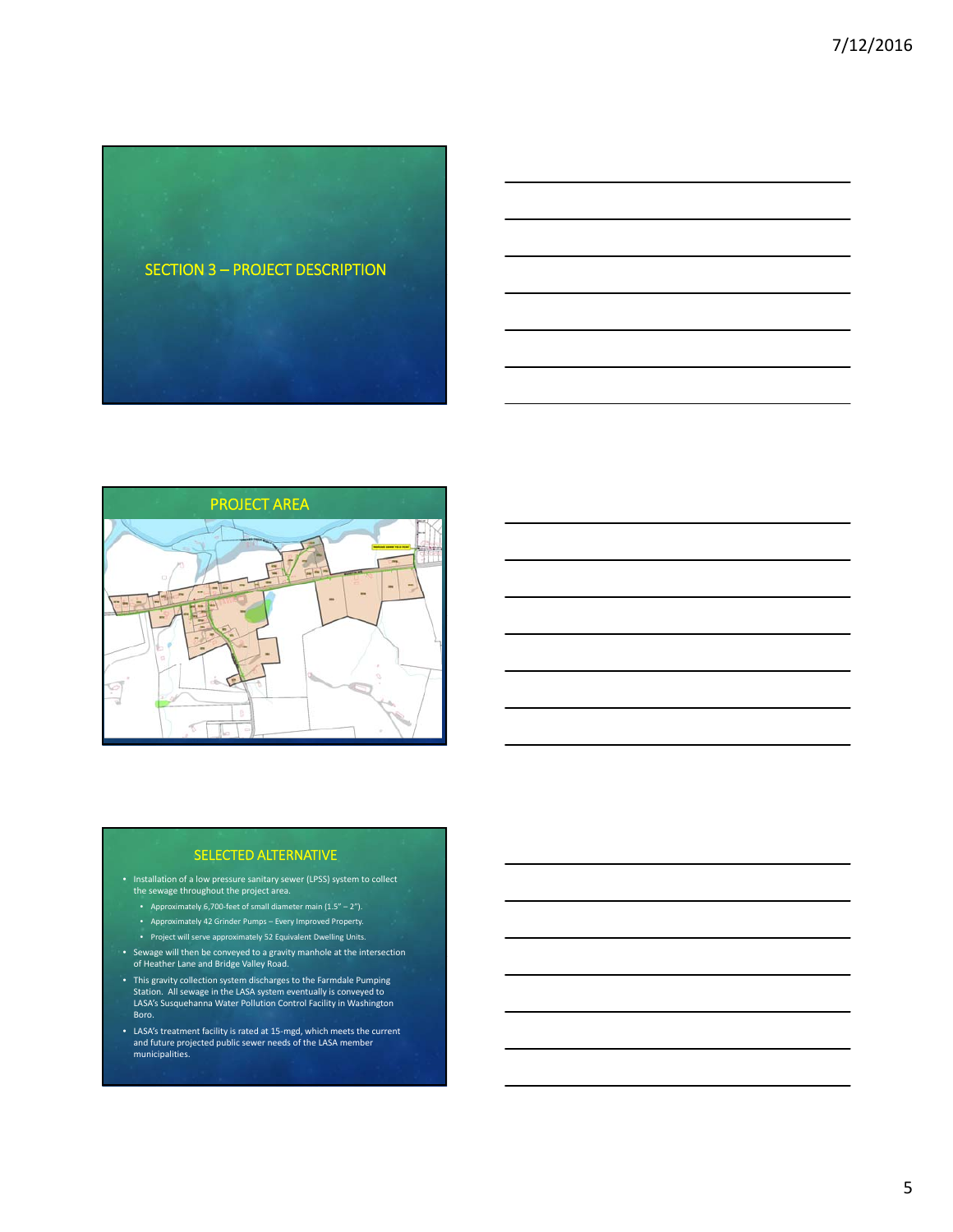

| <u> 1989 - Johann Harry Harry Harry Harry Harry Harry Harry Harry Harry Harry Harry Harry Harry Harry Harry Harry</u>                                                                                                         |  |    |
|-------------------------------------------------------------------------------------------------------------------------------------------------------------------------------------------------------------------------------|--|----|
|                                                                                                                                                                                                                               |  |    |
| the contract of the contract of the contract of the contract of the contract of                                                                                                                                               |  |    |
|                                                                                                                                                                                                                               |  | __ |
| the control of the control of the control of the control of the control of the control of the control of the control of the control of the control of the control of the control of the control of the control of the control |  |    |
| <u> 1989 - Johann Stoff, Amerikaansk politiker (</u>                                                                                                                                                                          |  |    |

### LOW PRESSURE SANITARY SEWER SYSTEMS





- 
- Benefits: Overcome issues of traditional gravity systems: Deep excavations & stream crossings. Rock drilling, hammering, and blasting. Larger footprint & construction impacts/disturbances lines, manholes.
	- Subject to leaking (I&I). For difficult terrain and a small service area like Raintree Road area:
		- **Reduce Installation and Homeowner Costs**

### GRINDER PUMP **INSTALLATION**

- Redirect house sewer line (prior to your existing septic system) to the proposed grinder pump.
- Grinder pump unit installed on your property to convey wastewater to the sewer system.
- All pumps in the system are pumping into pressurized mains (similar to water lines)

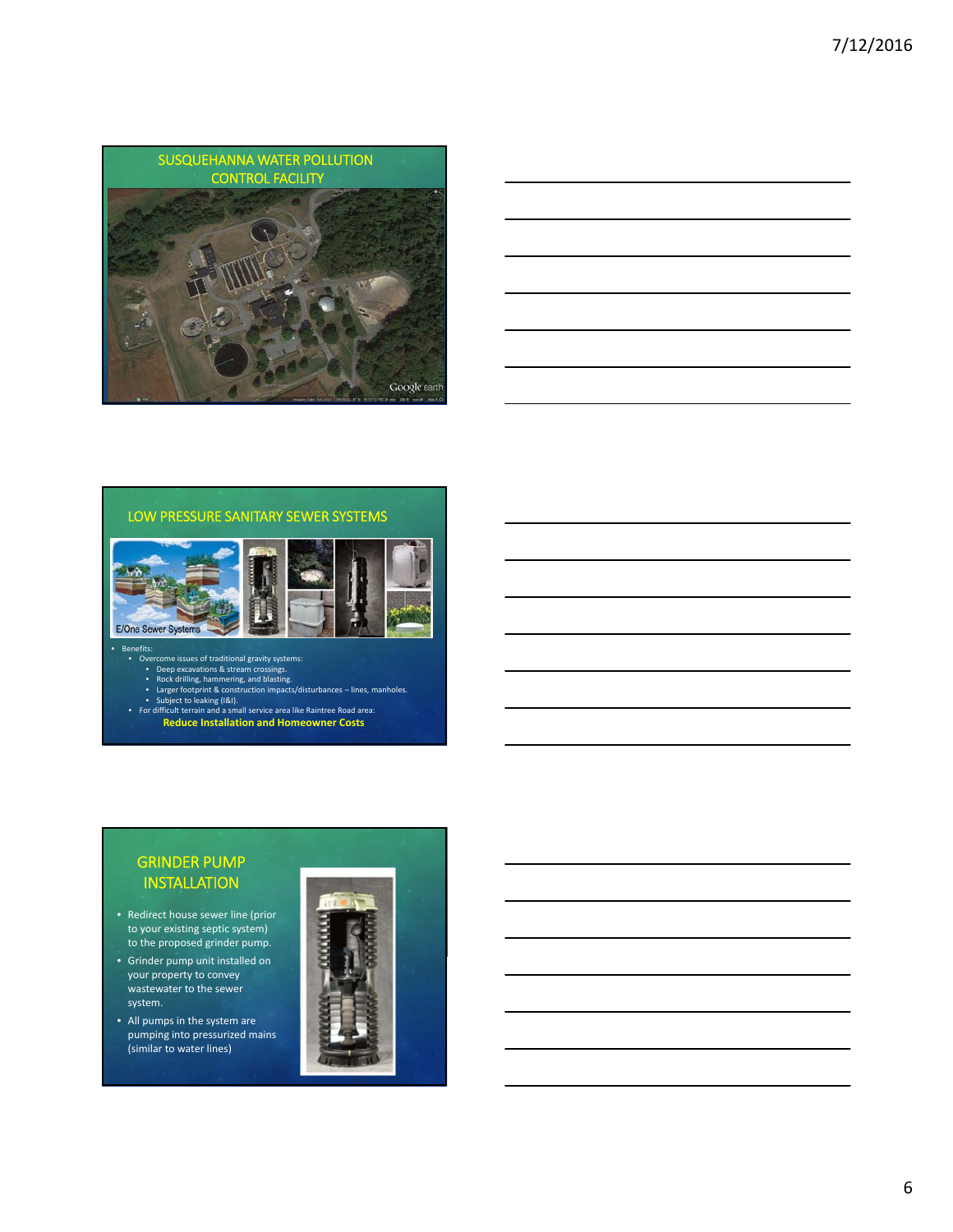### KEY PROJECT STEPS

1. Home Surveys – grinder pump location

- 2. Field Survey for easements & design
- 3. Design, Permitting, & Bidding
- 4. Easement Recordation
- 5. LPSS Main Installation
- 6. Grinder Pump & Discharge Line Installation
- 7. Homeowner Connections & Start‐Up
- 8. Septic Tank Abandonment
- 9. Restoration



### STEP 1: HOME SURVEYS

#### • Surveys this Summer

- Survey authorization form.
- Homeowner schedules a time with LASA representatives
- from Entech Engineering to come on your property.
- Locate utilities, existing septic tank, other design information.
- Wooden stakes to identify approximate location of Grinder Pump Basin.
- Please Do Not Move stake. Remove and replace for mowing.
- Collect photos and GPS data to aid with design.
- All representatives from Entech Engineering will have identification.
- An adult must be present for the survey/inspection.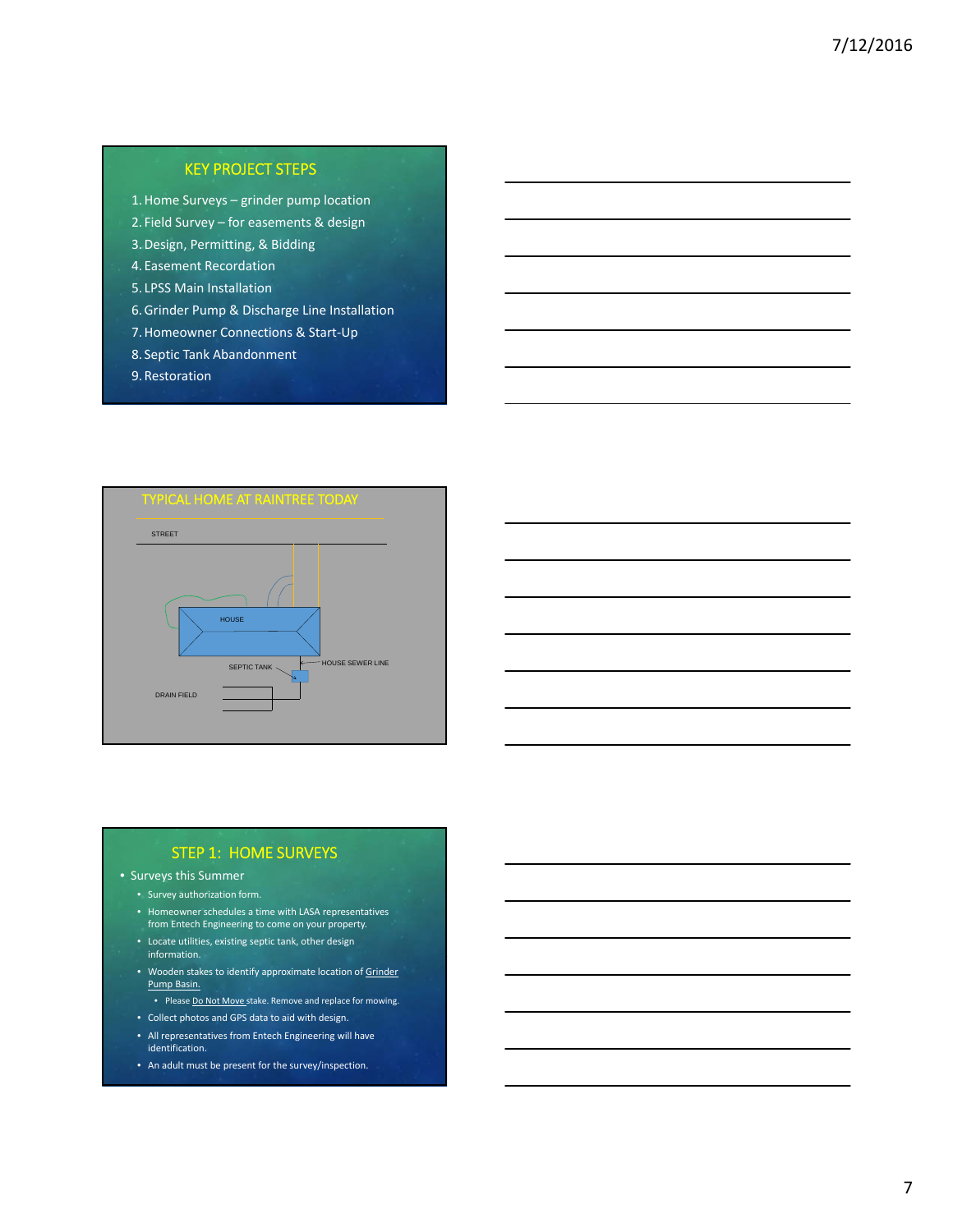



### GRINDER PUMP LOCATION **CONSIDERATIONS**

- How deep is the house sewer?
- What will cause the least disturbance to yard?
- Does the sidewalk or driveway need to be crossed?
- Are there bushes or trees to be avoided?
- Are there other underground utilities?
- Where is electrical panel in the house?

### STEP 2: FIELD SURVEYS

- Field Survey later this Summer..
- Residents will be notified if we are coming on your property.
- Needed for design and permitting.
- May see some utility markings as part of that process.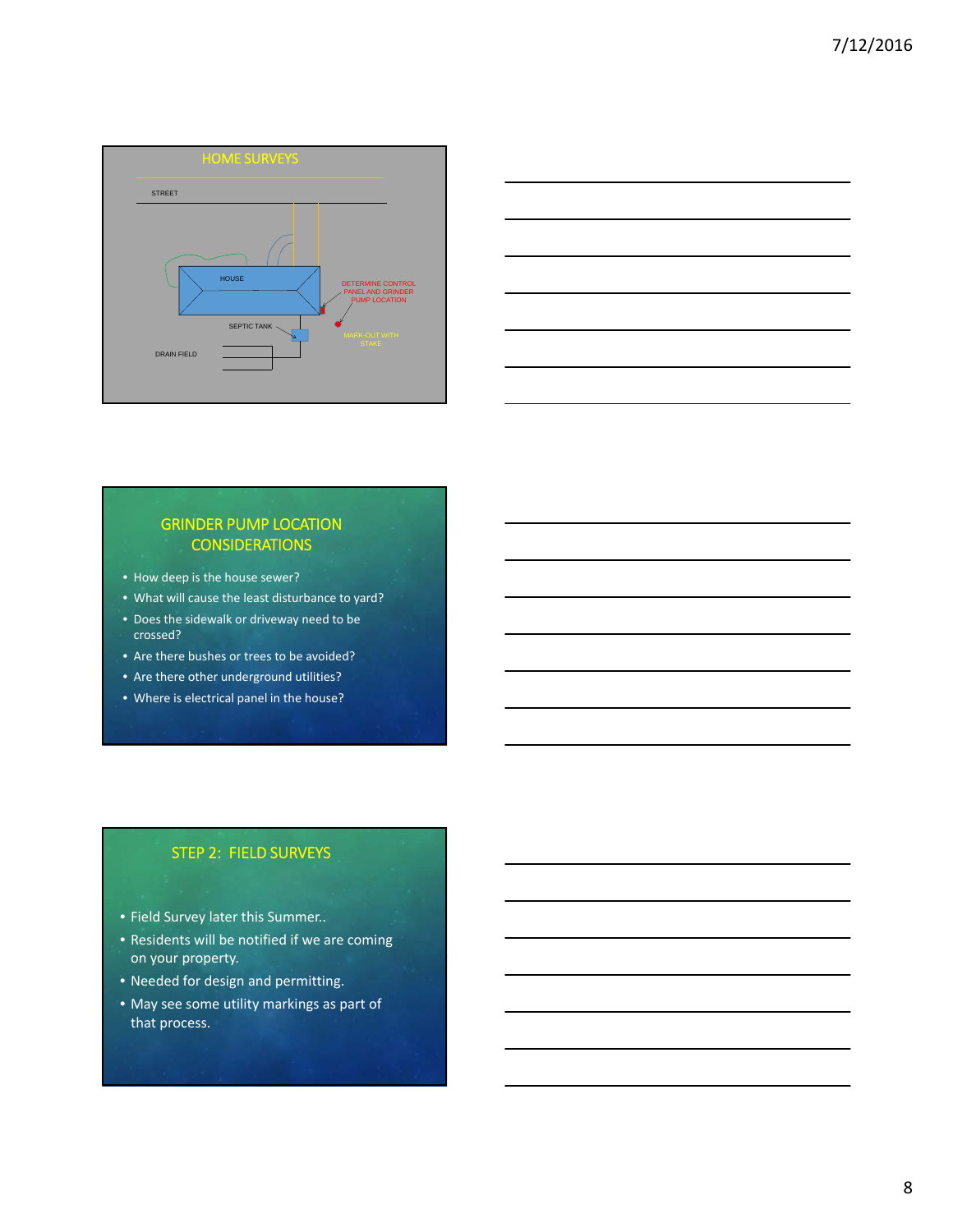



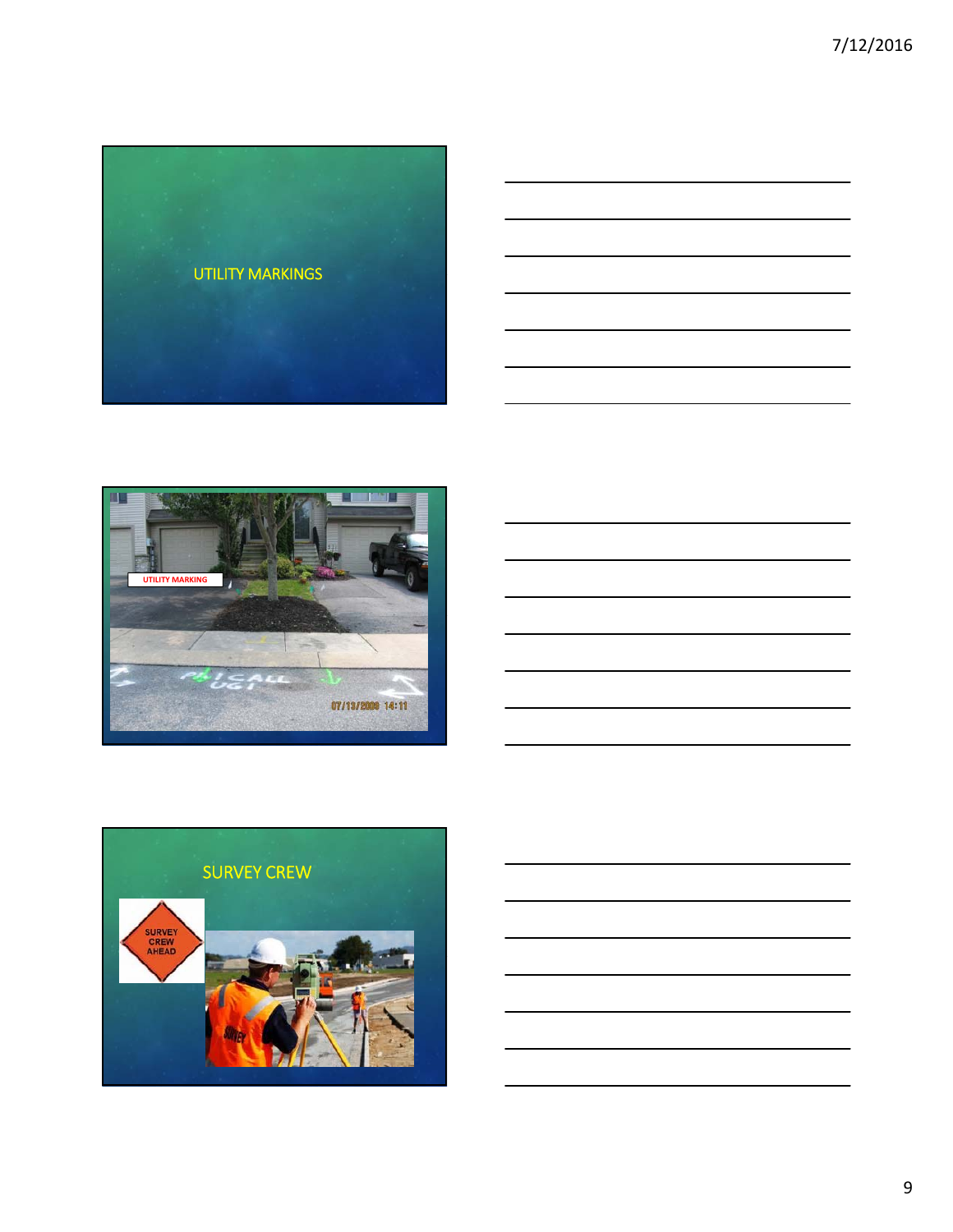### STEP 3: DESIGN, PERMITTING, AND BIDDING

- Will happen this Fall into Winter.
- Secure required permits through DEP, PennDOT, and Township as required:
	- DEP Construction Permit.
	- DEP Stream Crossing Permit(s).
	- PennDOT HOP Permit.
	- Erosion & Sedimentation Control.
	- Township Road Permit.
- Bidding will happen in early Spring of 2017.

### STEP 4 : EASEMENT **RECORDATION**

- Grinder Pump Easement & Maintenance Agreement between Homeowner and LASA .
- Required for every property.
- LASA to provide service and repairs.
	- Easement provides for future access of grinder pump and panel by LASA.
- Agreement spells out LASA and Homeowner responsibilities.
- Signed by Homeowner(s) and LASA.
- Costs of recordation are included in LASA's connection fee.

| <b>19 VATIT EASEMENT</b><br>FOR ELECTRICAL<br><b>BERLAIDE &amp; CONTROL</b> | <b>GRACER FUVE</b>                                                                                                                                                                                                                                                                                                                                                                                                    |
|-----------------------------------------------------------------------------|-----------------------------------------------------------------------------------------------------------------------------------------------------------------------------------------------------------------------------------------------------------------------------------------------------------------------------------------------------------------------------------------------------------------------|
| FRONT PROPERTY LAB<br>MAN SANTARY SEMER                                     | OCCUPALI3<br><b>BUILDINE</b><br>AV WENT<br>EASEMENT<br><b>BERVACE LINE</b>                                                                                                                                                                                                                                                                                                                                            |
| <b>CULC STREET OF R-O-R</b>                                                 |                                                                                                                                                                                                                                                                                                                                                                                                                       |
| (M3T TO BOALE)                                                              |                                                                                                                                                                                                                                                                                                                                                                                                                       |
| ALCOHOL: EPITON OF THE EASTMENT.                                            | THE WICTH OF THE DEED OF EAMENENT BHALL EXTEND FROM THE BEIE OF THE PROPERTY<br>TO THE PROPERTY FOR A CBTANCE OF 15 9, THE LENGTH OF THE ESSEE OF EASTMENT BANL.<br>FROM THE FRONT OF THE PROPERTY LINE FOR THE LENGTH OF THE BERVIOT LINE PLUB A<br>OL OF 15 9, PAST THE CENTER OF THE GRINDER PUMP. THE DEED OF EASEMENT BHALL NOT<br>E THE LAND ANEA OCCUPIED BY ANY STRUCTURE. IF THAT STRUCTURE FALLS WITHIN THE |
| <b>RTY OVAIR</b><br><b>KTY EEMITPSCATERINAALGERIN</b>                       |                                                                                                                                                                                                                                                                                                                                                                                                                       |
| <b>RTY STREET ACCRESS</b>                                                   |                                                                                                                                                                                                                                                                                                                                                                                                                       |
|                                                                             | <b>EXHIBIT A</b>                                                                                                                                                                                                                                                                                                                                                                                                      |
| <b>ENTECH</b>                                                               | LASA<br><b>DATA INDUSTRY DUDLE IN</b>                                                                                                                                                                                                                                                                                                                                                                                 |

SANITARY SEWER SYSTEM

### STEP 5: LPSS MAIN INSTALLATION

- Starting in spring 2017.
- Utilize directional drilling as much as possible.
	- Minimize disturbance.
	- Minimize restoration.
- Some excavation and open cutting.
	- Boring Pits.
	- Vault installation.
	- Stream Crossing pits.
- HDPE (Plastic) mains installed.
- Small (1-1/2" to 2").
	- Corporation stops (valves) at each future customer location.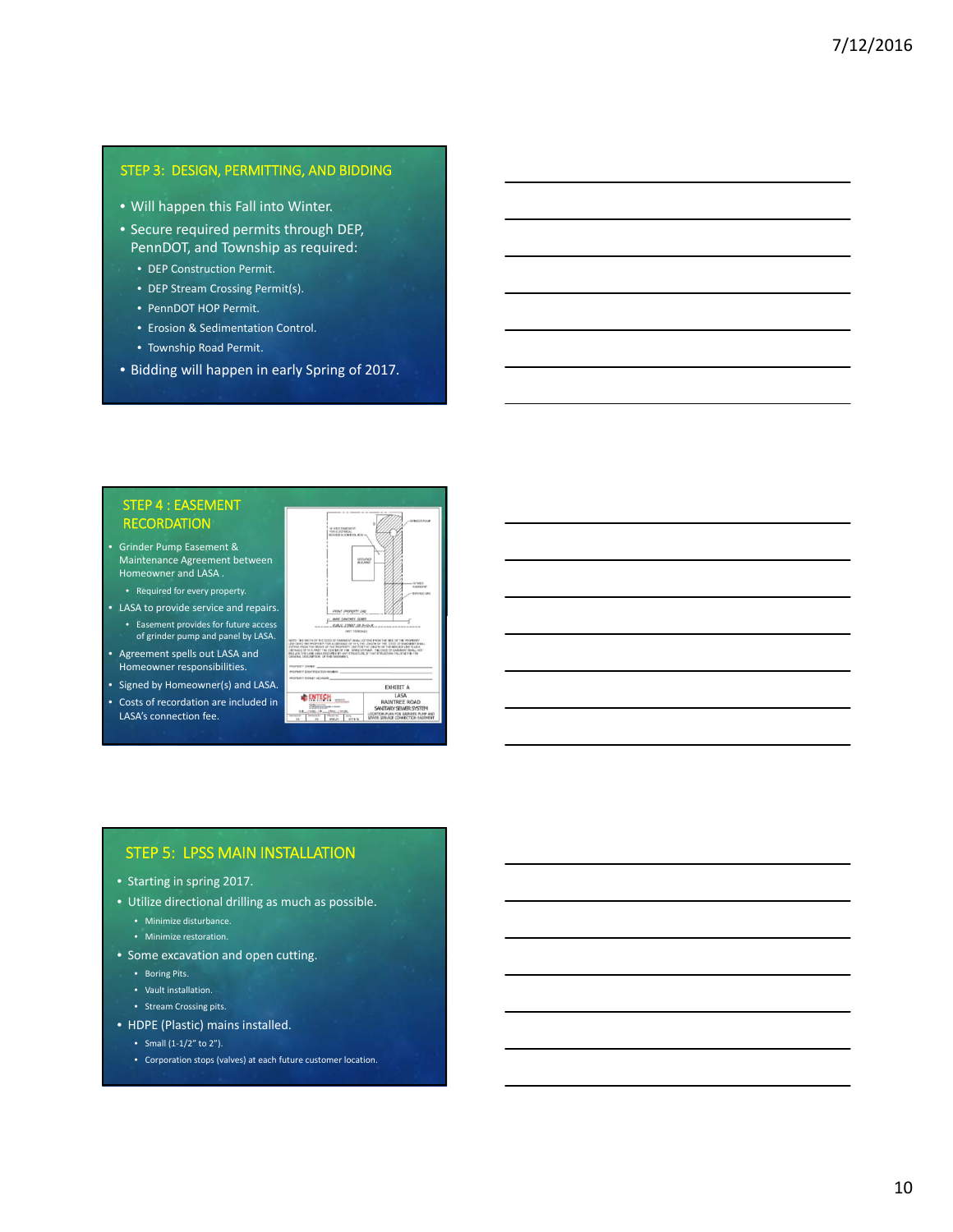





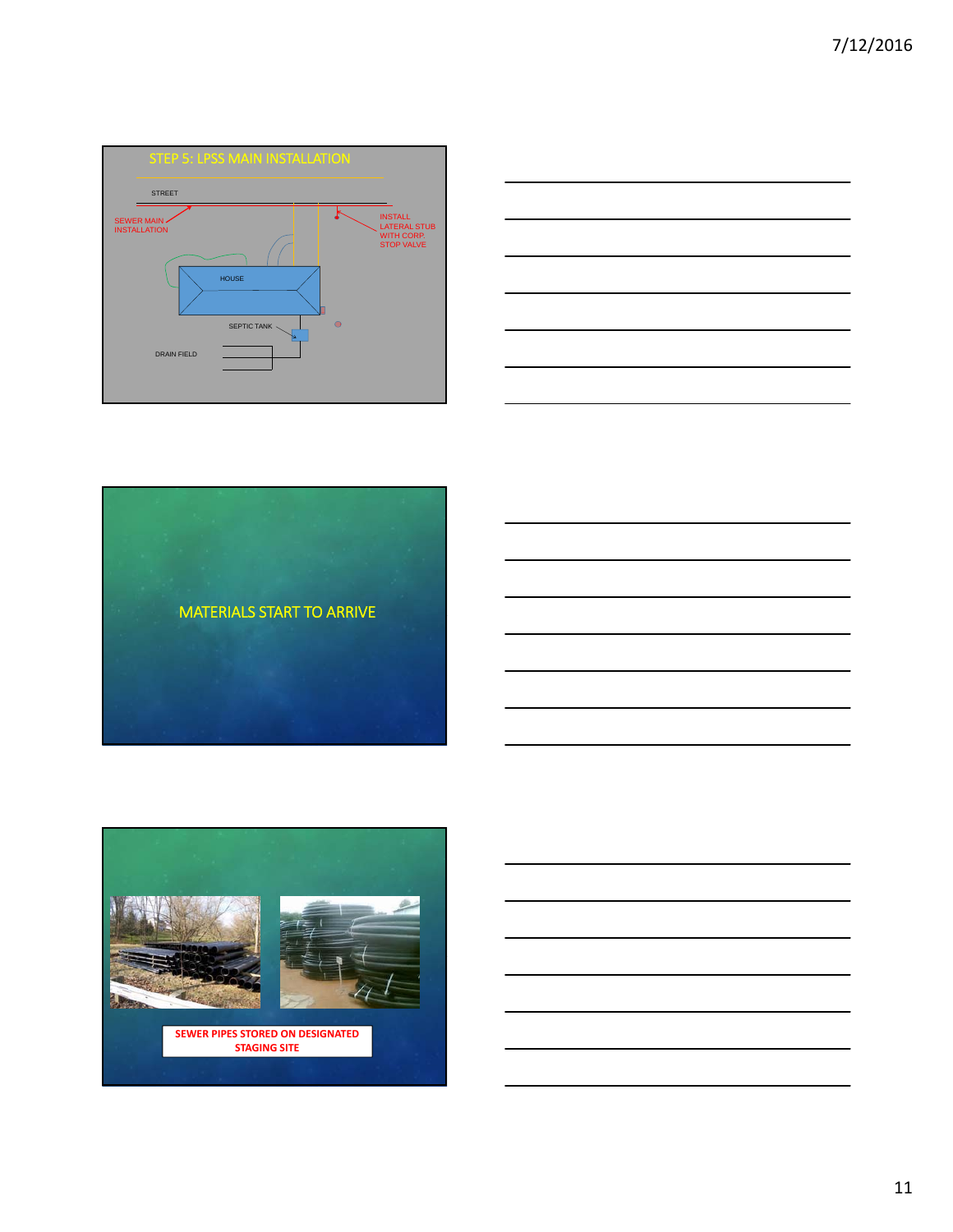





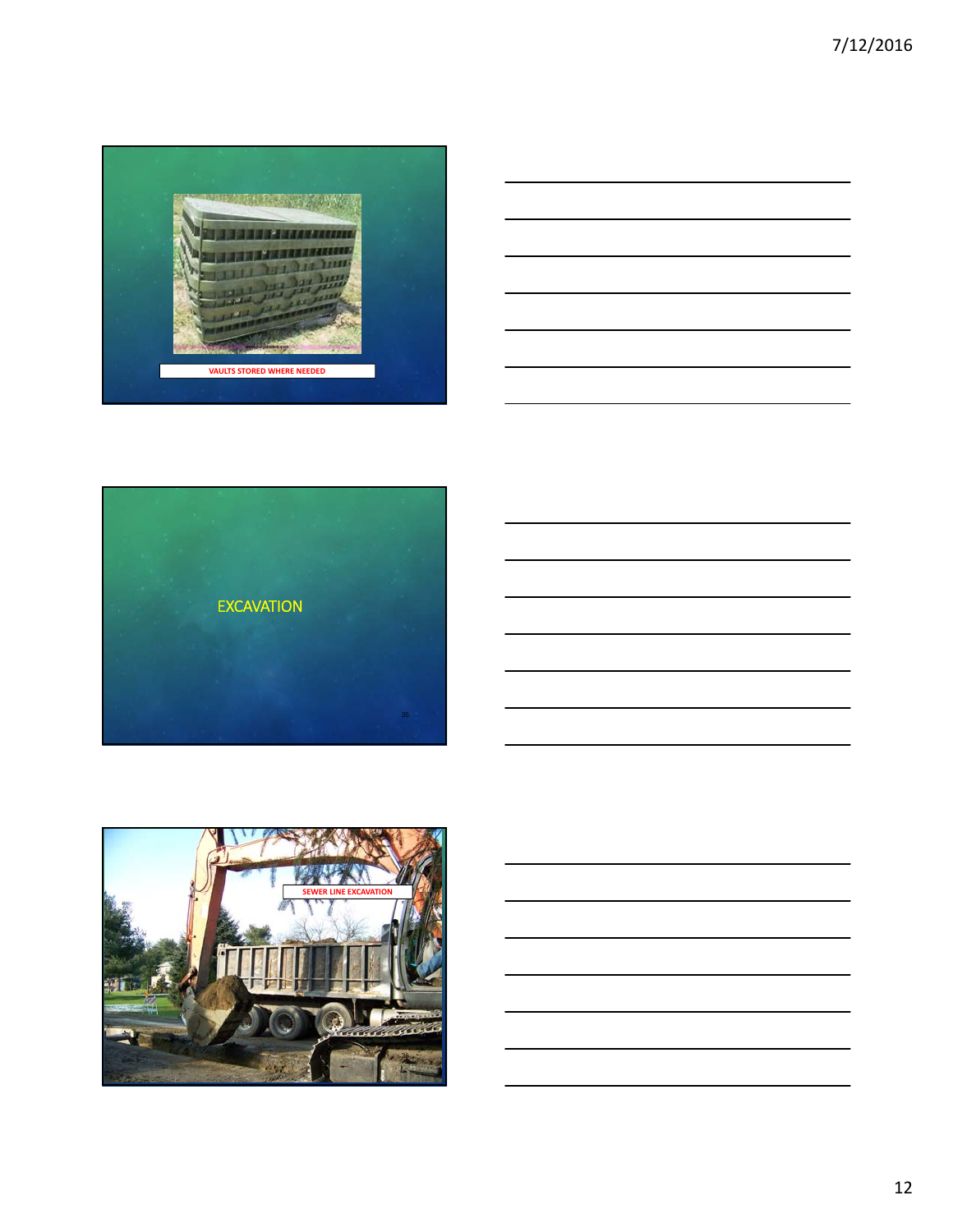





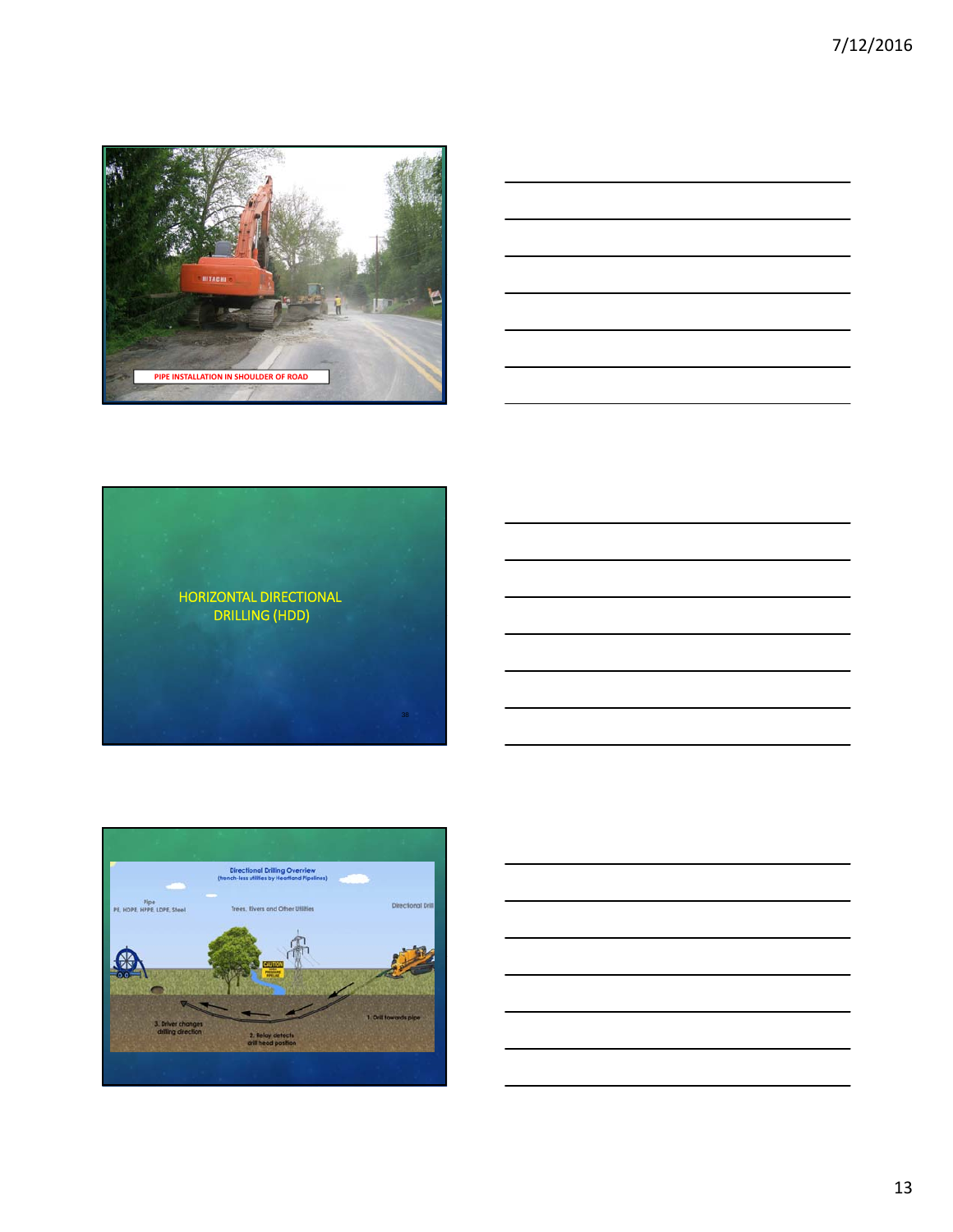## DRILLING RIG



| <u> 1989 - Johann Stoff, deutscher Stoff, der Stoff, der Stoff, der Stoff, der Stoff, der Stoff, der Stoff, der S</u> |  |  |
|-----------------------------------------------------------------------------------------------------------------------|--|--|
| <u> 1989 - Johann Stoff, amerikansk politiker (d. 1989)</u>                                                           |  |  |
| <u> 1989 - Johann Barn, amerikan bernama di sebagai bernama dan bernama di sebagai bernama dalam bernama dalam b</u>  |  |  |
| <u> 1989 - Andrea Santa Andrea Andrea Andrea Andrea Andrea Andrea Andrea Andrea Andrea Andrea Andrea Andrea Andr</u>  |  |  |
| <u> 1989 - Johann Stein, marwolaethau a bhann an t-Amhain an t-Amhain an t-Amhain an t-Amhain an t-Amhain an t-A</u>  |  |  |
| the contract of the contract of the contract of the contract of the contract of                                       |  |  |
|                                                                                                                       |  |  |

# LAUNCH PIT & FORWARD DRILLING





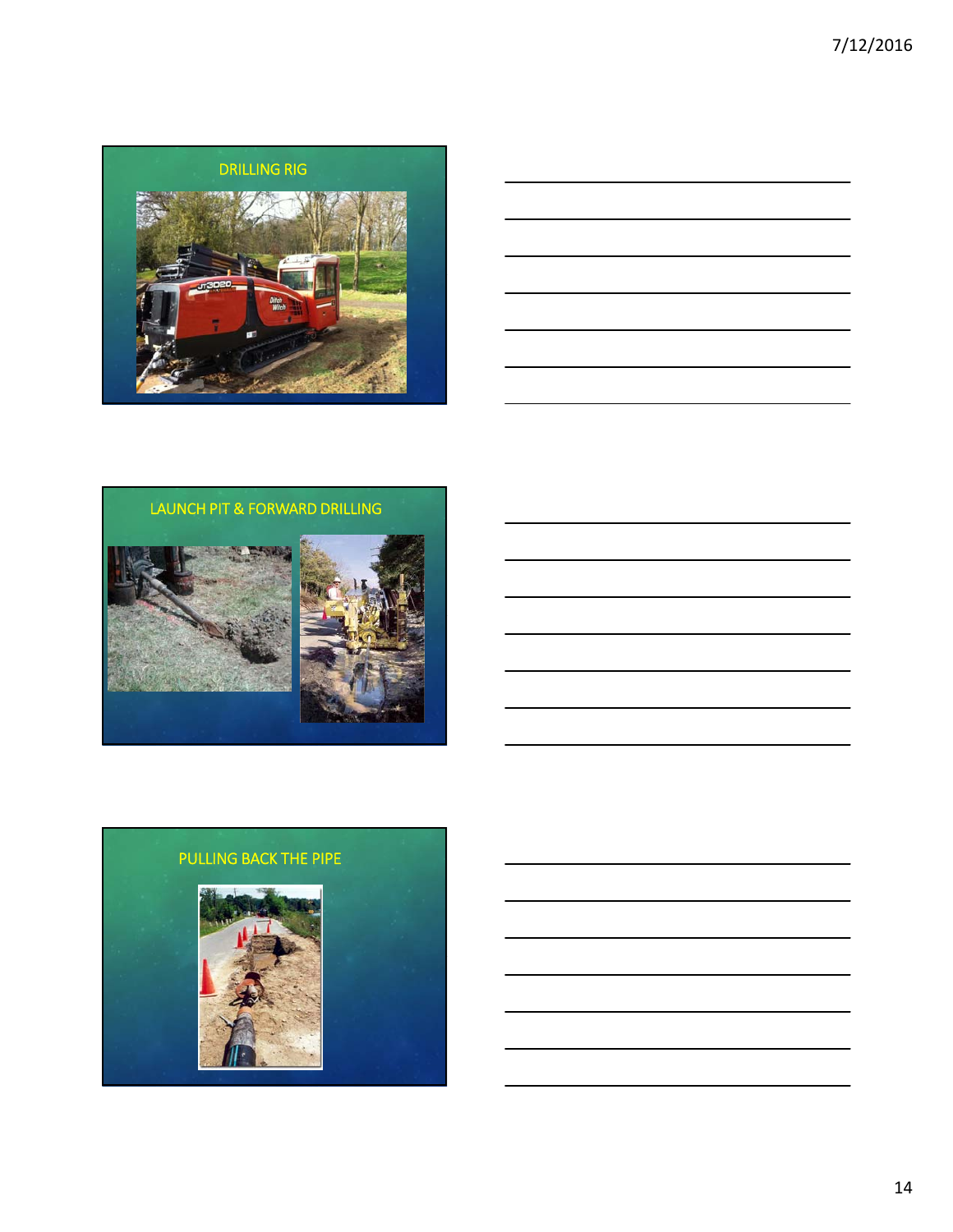





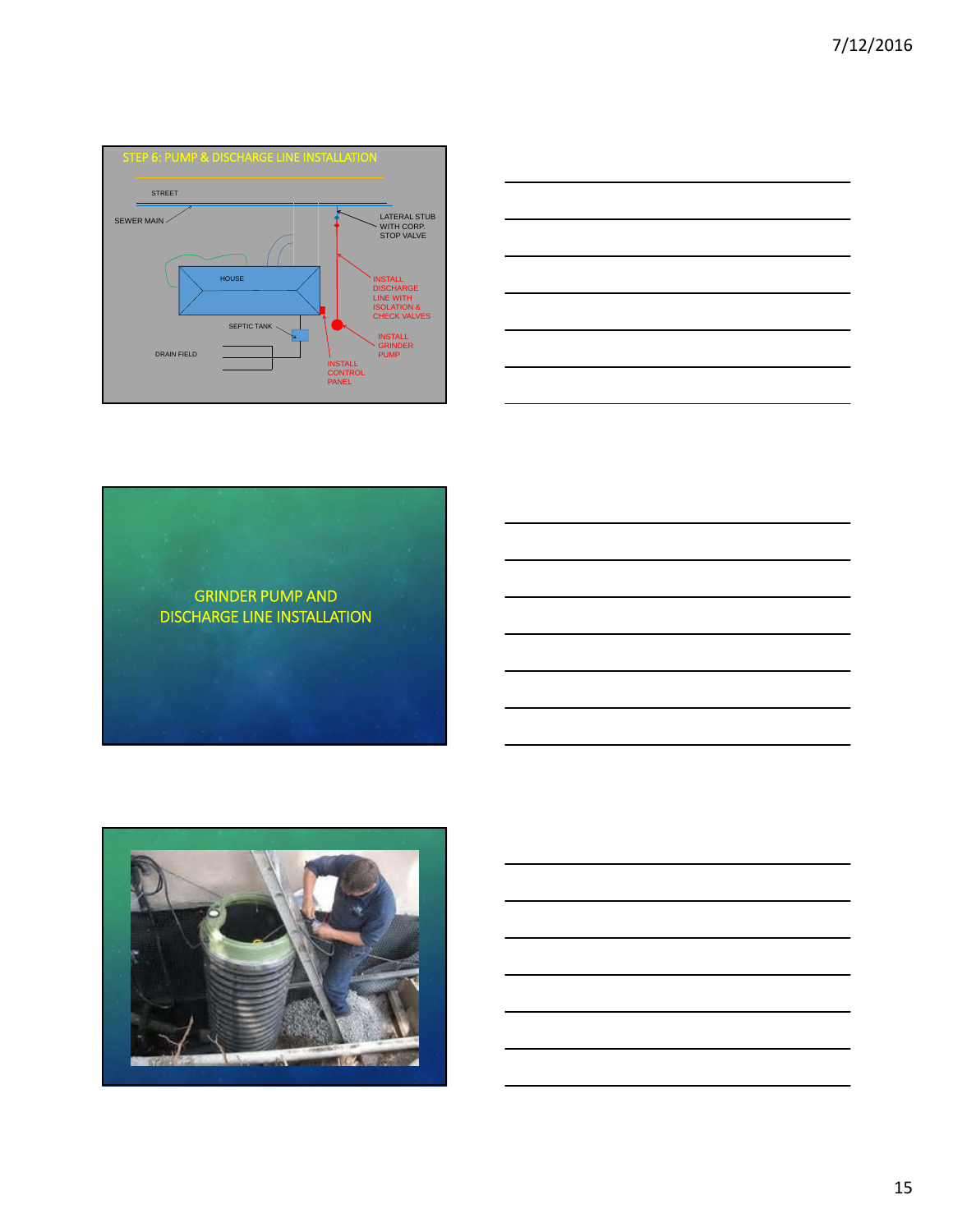







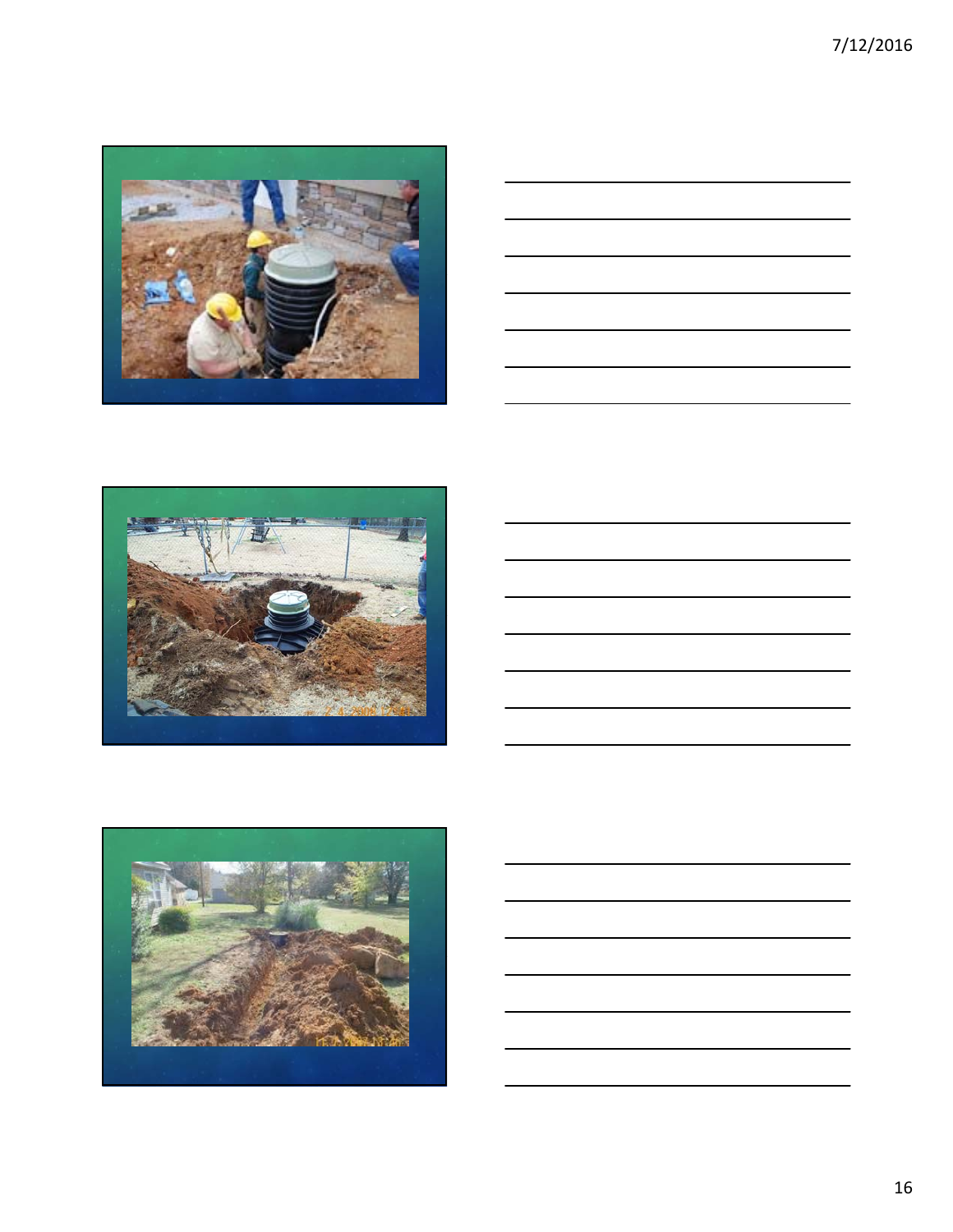

# STEP 7 : HOMEOWNER CONNECTIONS

- Beginning in the fall of 2017.
- Within 90 days once notice is given.
- Required Inspections:
	- LASA will inspect the work by your plumber to connect existing house sewer to grinder pump.
	- The Township code enforcement staff will inspect work by your electrician to provide the required electrical service and power wiring into the E/One control panel.
	- Township SEO representative will inspect septic tank after abandonment.



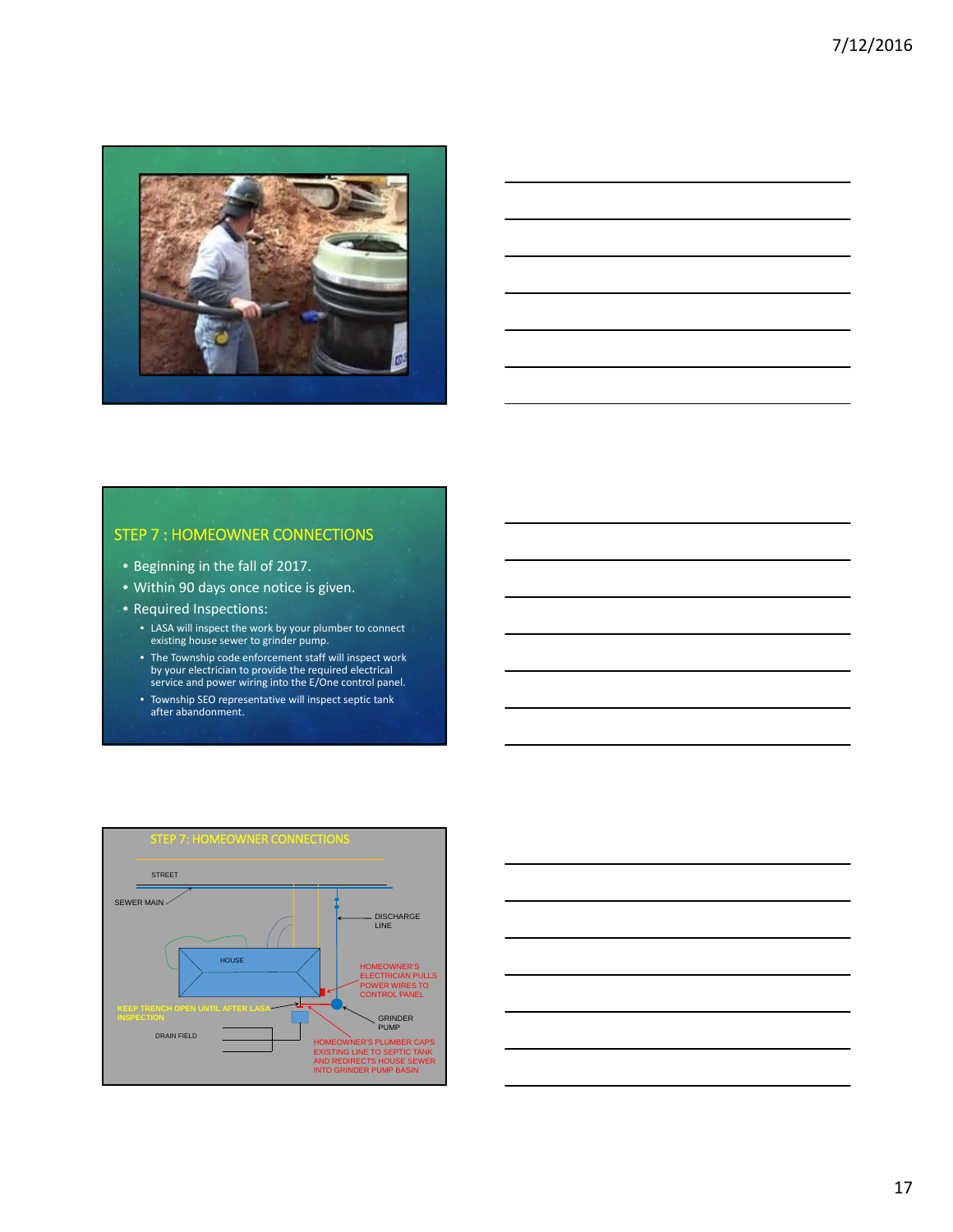

DECEMBER

ONTROL PANEL

**PENTAGON**<br>LI GAST BION<br>PART

AGORIANT MEDIA (2) RESIDENTIAL GRINDER PUMP DETAIL

y)

GRINDER

 $rac{1}{\sqrt{1+\frac{1}{1+\frac{1}{1+\frac{1}{1+\frac{1}{1+\frac{1}{1+\frac{1}{1+\frac{1}{1+\frac{1}{1+\frac{1}{1+\frac{1}{1+\frac{1}{1+\frac{1}{1+\frac{1}{1+\frac{1}{1+\frac{1}{1+\frac{1}{1+\frac{1}{1+\frac{1}{1+\frac{1}{1+\frac{1}{1+\frac{1}{1+\frac{1}{1+\frac{1}{1+\frac{1}{1+\frac{1}{1+\frac{1}{1+\frac{1}{1+\frac{1}{1+\frac{1}{1+\frac{1}{1+\frac{1}{1+\frac{1}{1+\frac{1}{1+\frac{1}{1+\frac{1}{1+\frac$ 

STEP #6 – LASA INSTALLS GRINDER PUMP, DISCHARGE LINE, & CONTROL PANEL

STEP #7 –<br>
HOMEOWNER'S<br>
PLUMBER &<br>
POWER WIRING &<br>
CONNECT HOUSE<br>
SEWER TO GRINDER<br>
PUMP BASIN

STEP #5 – LASA INSTALLS SEWER MAIN & CORP. STOP VALVES

 $\sum_{n=0}^{\infty}$ 

П





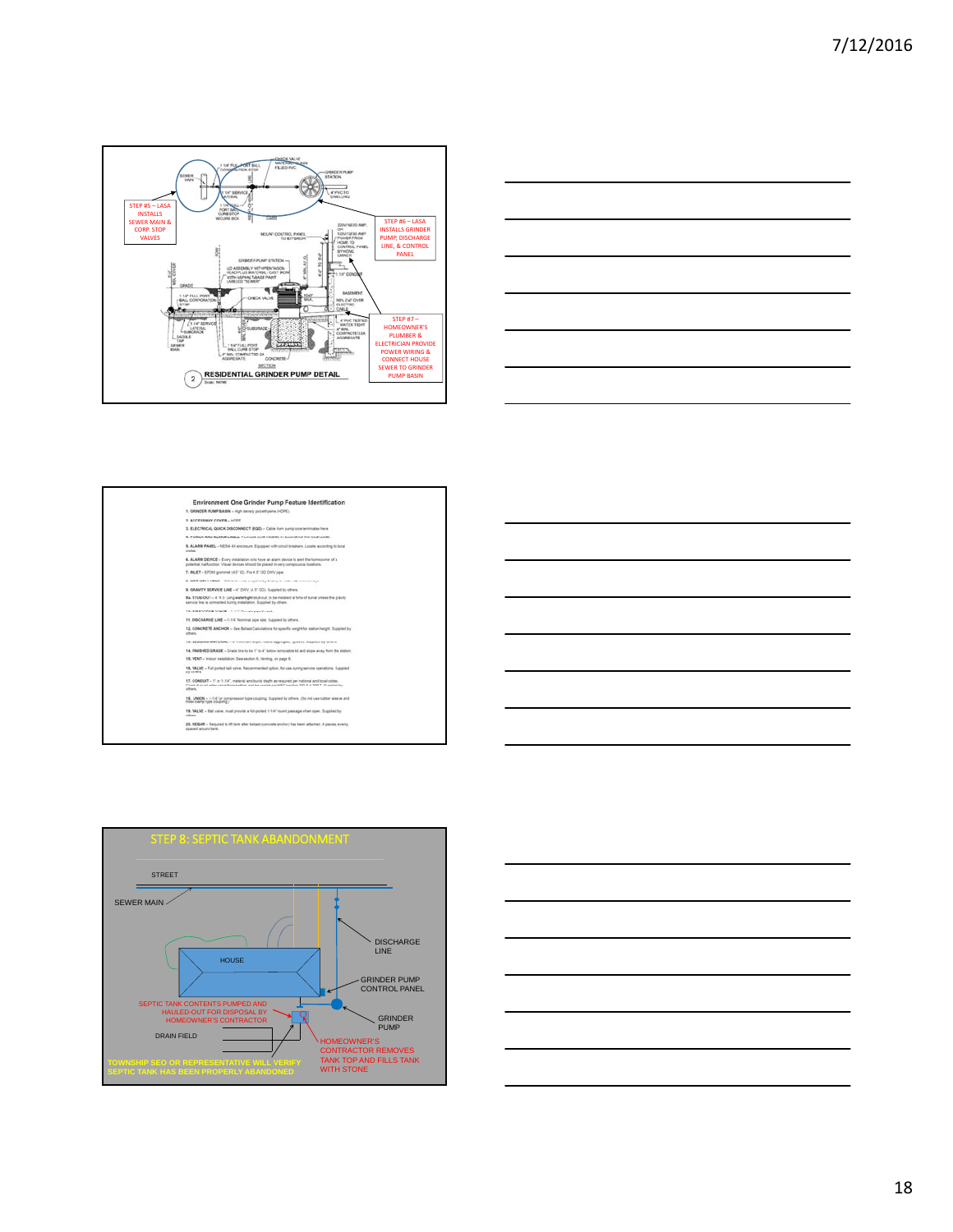



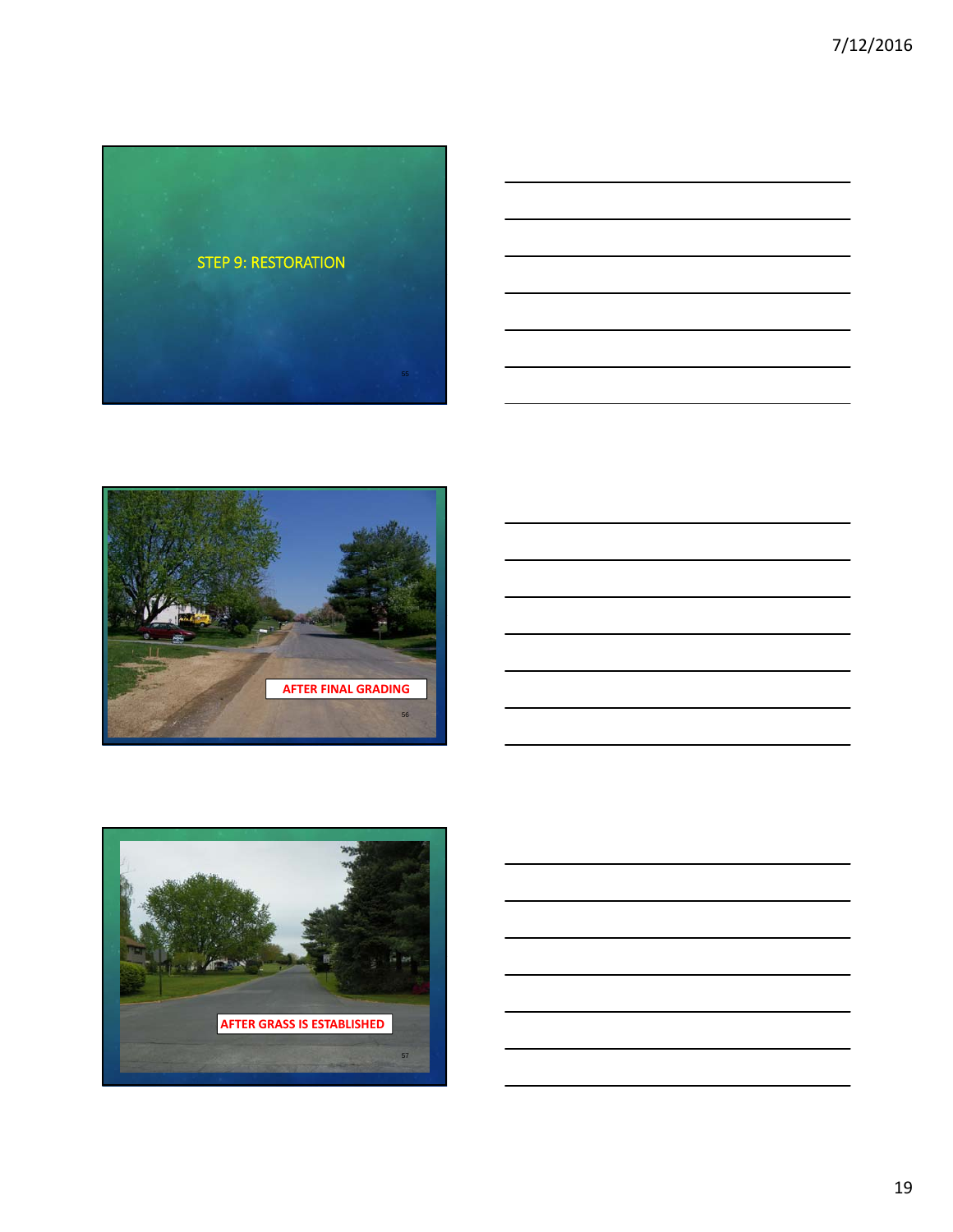





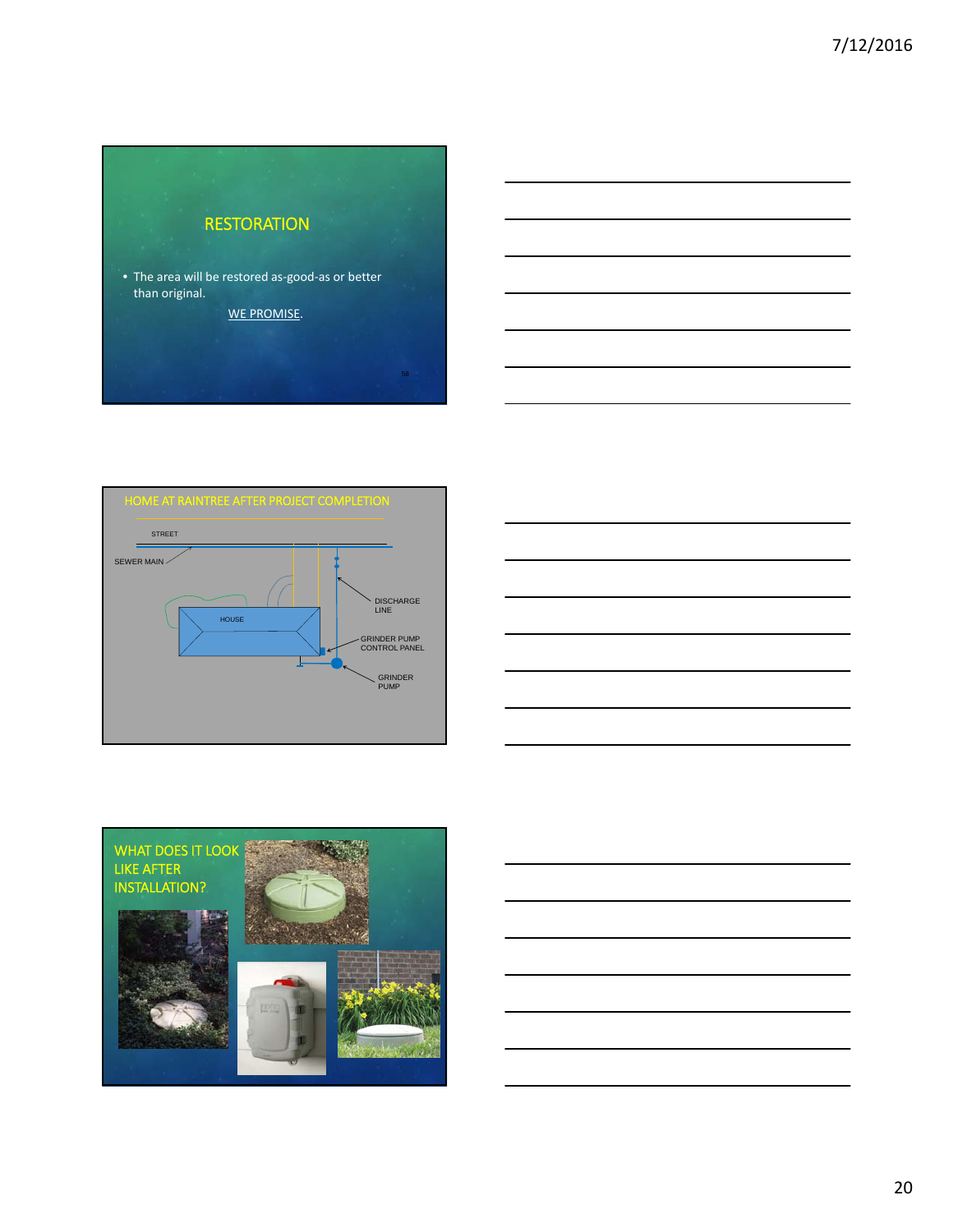

### INCONVENIENCES DURING CONSTRUCTION

- Flags, stakes, and paint marks in your yard and in front of your house.
- Trenching and excavation.
- Temporary inconveniences:
	- Streets blocked for short period of times.
	- Construction equipment in your way. • Noise.
	-
	- School Bus Stop locations may be temporary shifted.
- Short delays.
- Yards and roadways will be disturbed but will be restored.

### GOING FORWARD

- During construction"
	- Call LASA with your concerns or complaints.
	- Complaints will be logged and immediately emailed to the appropriate person to respond.
	- Restoration will occur after installation is complete.
	- We ask for your patience.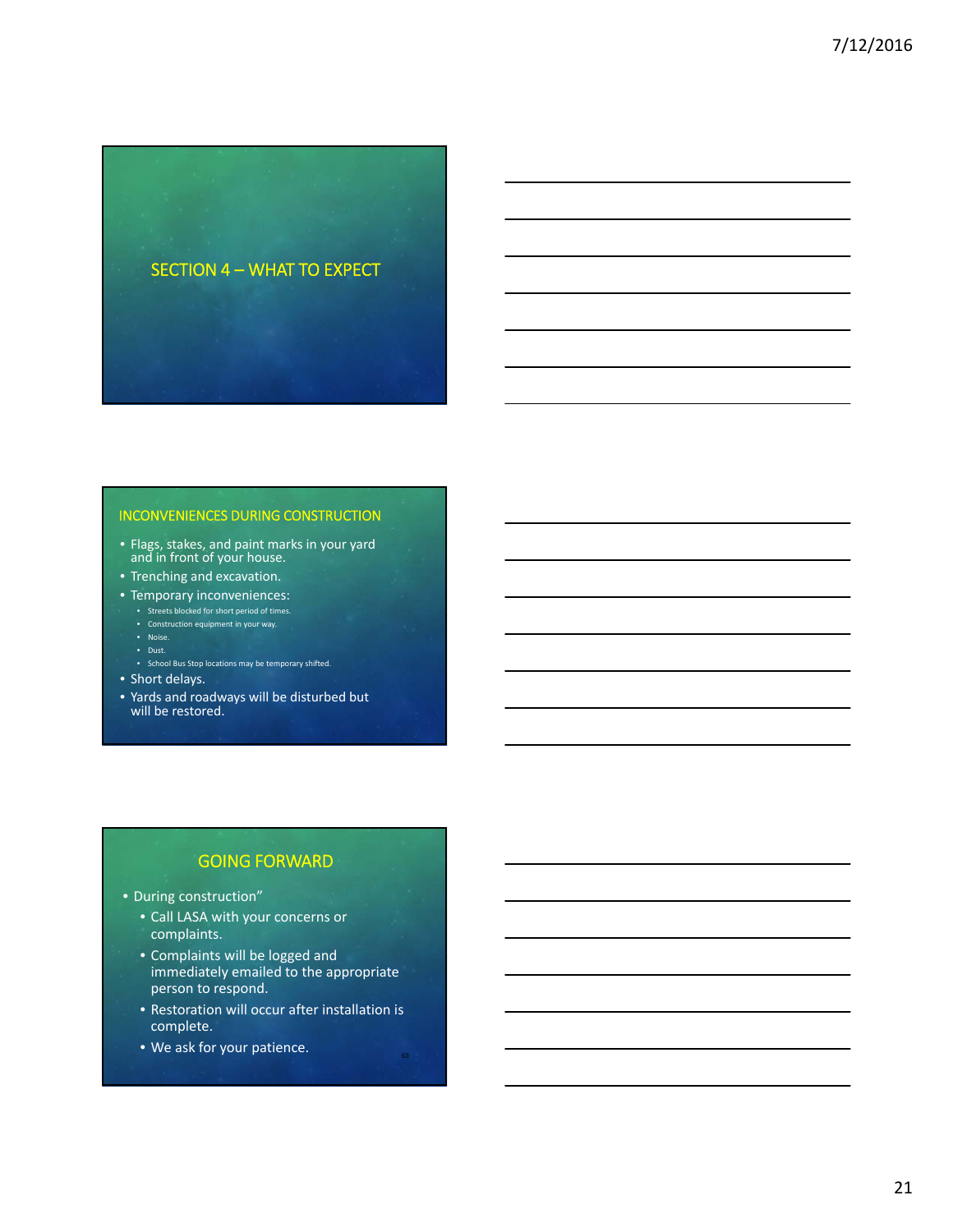### LASA ROLES & RESPONSIBILITIES

- Obtain permits and approvals for project.
- Execute Grinder Pump Easement & Maintenance Agreement with Homeowner.
- Hire contractor and oversee installation of the following:
	- Sewer Main & Appurtenances.
	- Grinder Pump & Service Line.
	- Control Panel.
- Inspect Homeowner's house sewer connection to grinder pump
- Grinder pump system start‐ups.
- After start‐up ‐ Provide service and repairs to grinder pump unit.

#### HOMEOWNER RESPONSIBILITIES

- Sign-off on easement.
- Apply for Connection Permit with LASA.
- Pay Required Fees.
- Hire electrician to provide power to control panel.
- Hire plumber to redirect House Sewer to Grinder Pump.
- Hire contractor or have plumber pump‐out and decommission existing septic tank.
- Coordinate & ensure that all required inspections are completed:
	- House Sewer redirection to grinder pump basin (LASA).
	- Electrical power to control panel (Township Codes Enforcement).
	- Septic Tank abandonment (Township SEO).
- Provide proper care of grinder pump.



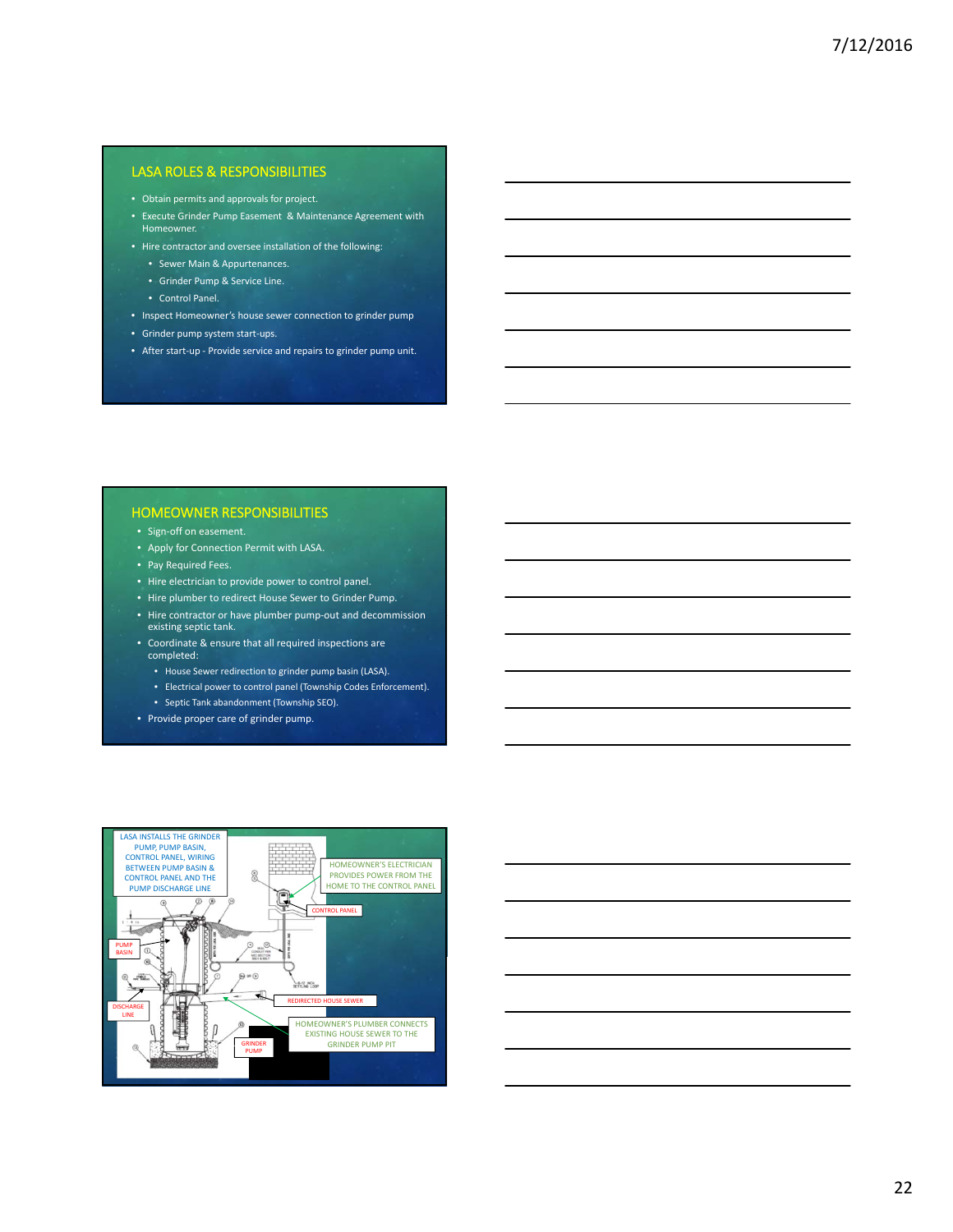### HOMEOWNER CONTRACTORS

- Homeowner may choose any licensed contractors they wish. The Township can provide the names of Contractors in the area that do this work:
	- Electrical.
	- Plumbing.
- Septic Abandonment (often the plumbing contractor can do this).
- Homeowner is responsible for soliciting and contracting for these services on their own.
- Plumbing contractor MUST follow LASA specifications for the house sewer redirection (clean‐outs, fittings, bedding, etc.).
- Electrical contractor must follow the Township Electrical Code and wiring instructions from E/One for the power wiring .

### WHAT ARE THE FEES?

- Tapping Fee.
- Connection Fee.
- Inspection Fee

| <b>FEES OWED TO LASA</b>  |                       |
|---------------------------|-----------------------|
| <b>Tapping Fee</b>        | \$2,380               |
| <b>Connection Fee</b>     | \$750                 |
| Inspection Fee*           | \$35                  |
| <b>Total Owed To LASA</b> | $\frac{1}{1}$ \$3,165 |

\*Inspection fee must be paid when Connection Permit is issued. Connection Fee and Tapping Fee are eligible for payment plan.

69

23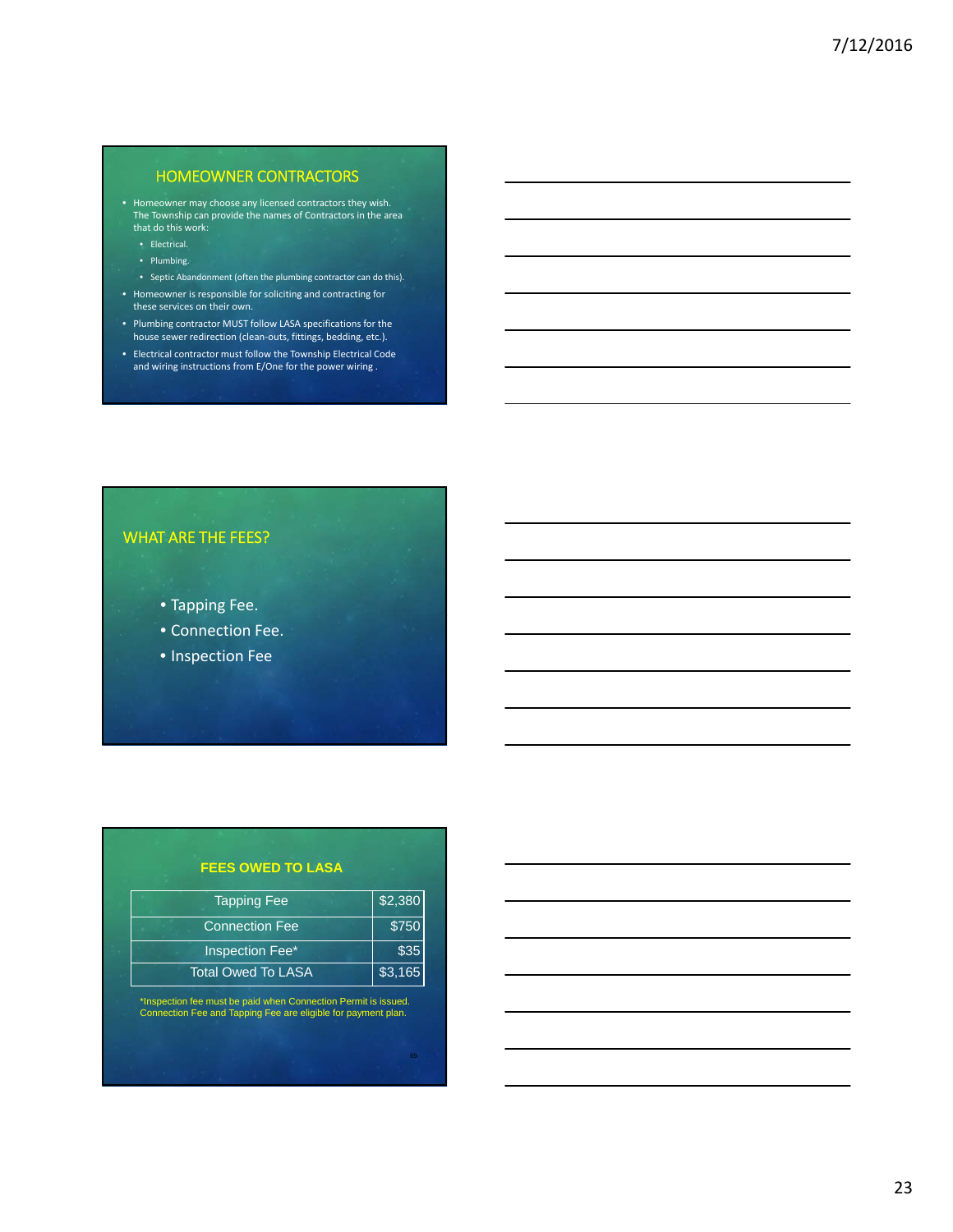| <b>FINANCING FEES</b>      |          |          |
|----------------------------|----------|----------|
|                            | 10-Years | 15-Years |
| <b>Tapping Fee</b>         | \$2,380  | \$2,380  |
| <b>Connection Fee</b>      | \$750    | \$750    |
| <b>Administration Fee*</b> | \$175    | \$175    |
| Processing Fee*            | \$240    | \$360    |
| Total                      | \$3,545  | \$3,665  |
| <b>Monthly Payment</b>     | \$29.54  | \$20.36  |

\*Not Applicable with up front payment of fees.



| <b>PROJECTED FEES</b>                      |               |  |  |
|--------------------------------------------|---------------|--|--|
| Fees with Financing                        | \$29.54/month |  |  |
| Sewer Service Charge* (effective 01/01/17) | \$30.62/month |  |  |
| <b>TOTAL MONTHLY (10 Years)</b>            | \$60.16/month |  |  |
|                                            |               |  |  |
| Fees with Financing                        | \$20.36/month |  |  |
| Sewer Service Charge* (effective 01/01/17) | \$30.62/month |  |  |
| <b>TOTAL MONTHLY (15 Years)</b>            | \$50.98/month |  |  |

\*LASA bills sewer service quarterly and financing fees monthly. Monthly fee total provided for budgeting purposes..

# LIENS

- If you select a financing option, a lien will be executed.
- Liens guarantee that outstanding balance will be paid to LASA if your property is sold or refinanced.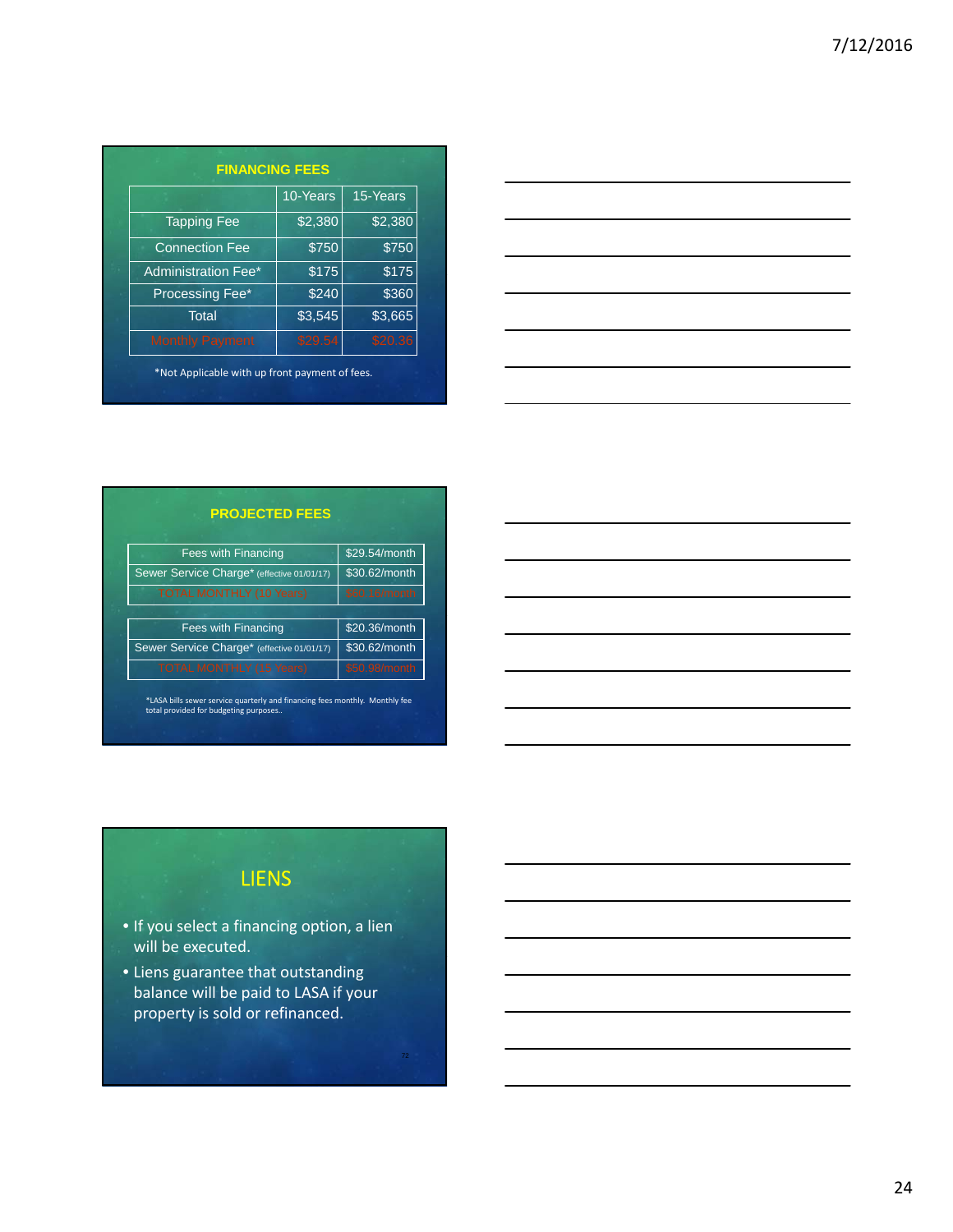### WHAT ARE OTHER THE COSTS?

- Electrical service and inspection for grinder pump.
- Connection of existing house sewer line to new grinder pump unit (including associated restoration).
- Pump‐out your septic tank
- Demolition of tank top and filling the septic tank with gravel/fill.

### WHAT IS IT GOING TO COST?

- Electrical Requirements: Cost Varies (*estimated at \$800*)
	- Dedicated Breaker (30 amp for 120V or 20 amp for 240V Service)
	- Wiring & Conduit
- Reroute House Sewer: Cost Varies (*estimated at \$1,600*)
	- Grinder Pump usually located 5‐15 feet from House Sewer
- Decommissioning Septic: Cost Varies (*estimated at \$600*)
	- Type, Location, and Size
	- Tank size ‐ pump‐out, hauling, disposal
	- Tank size ‐ top cave‐in/removal and fill with stone

### PROJECT REVIEW – SCHEDULE

| Task                              | Dates                           |
|-----------------------------------|---------------------------------|
| <b>Public Information Session</b> | July 13, 2016                   |
| Mapping & House Surveys           | July to October 2016            |
| Design & Permitting               | September 2016 to February 2017 |
| Advertise, Bid, Award Contracts   | February to April 2017          |
| Construction                      | May 2017 to December 2017       |
| Connections                       | September 2017 to January 2018  |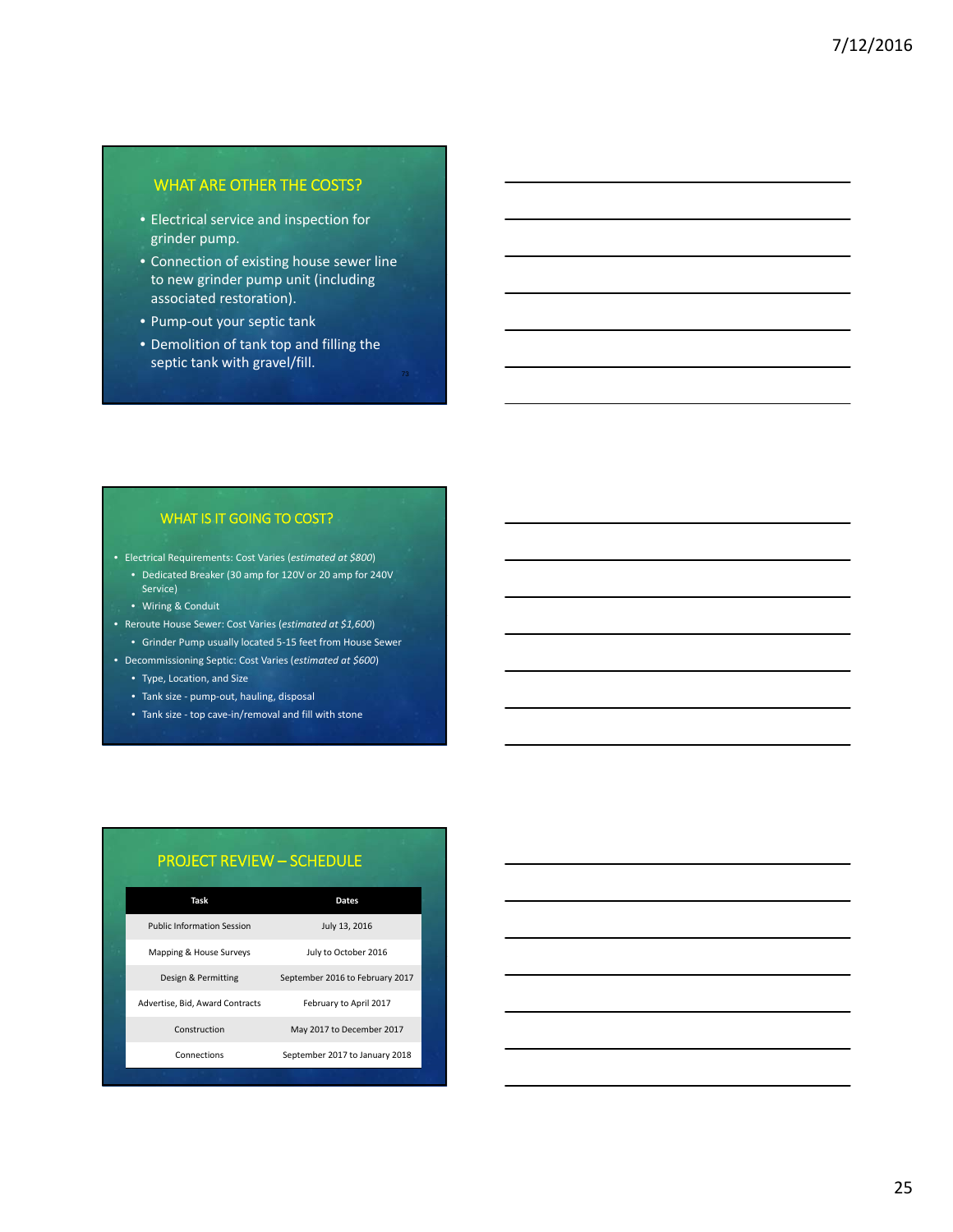### CUSTOMER CHECKLIST

- Checklist provided by LASA to assist homeowner with tracking their requirements.
- See www.LASA.org for updates to the project schedule.
- The Township will provide a 90‐day written notice regarding the connection requirements.

SECTION 5 – GRINDER PUMP OPERATION & MAINTENANCE

### OPERATION AND MAINTENANCE

- Grinder Pump Easement & Maintenance Agreement between Homeowner and LASA .
- Required for every property.
- Homeowner to provide proper care of grinder pump.
- LASA to provide service and repairs.
- LASA owns the grinder pump and panel. Locks are provided on the electrical disconnect and control panel.

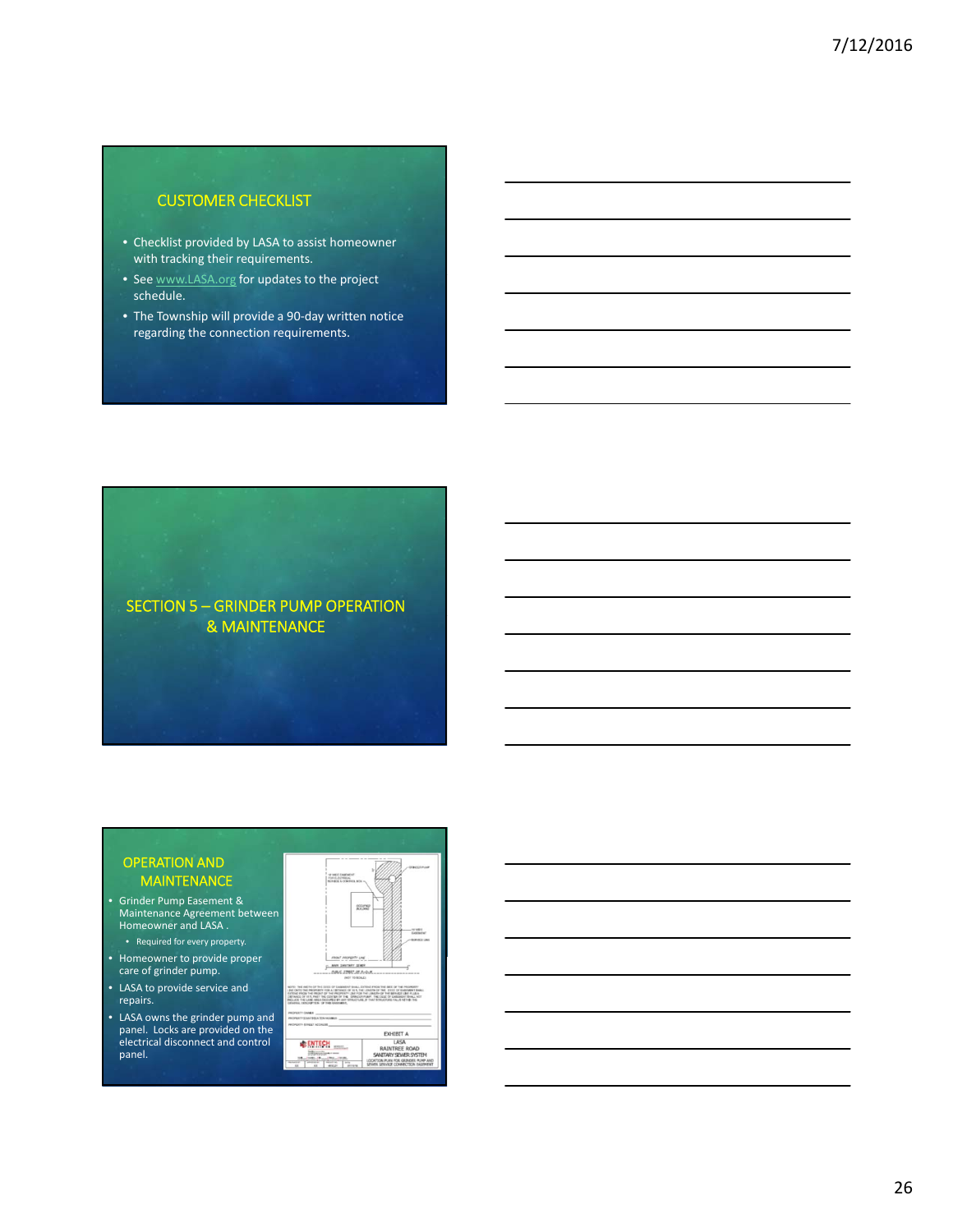### CARE AND USE OF YOUR GRINDER PUMP

| The Environment One grinder pump is capable of accepting and pumping a wide range of materials, and an<br>extensive grind test is required in order to obtain NSF approval. However, regulatory agencies advise that the<br>following items should not be introduced into any sewer, either directly or through a kitchen waste disposal unit: |                                        |                                |                   |  |
|------------------------------------------------------------------------------------------------------------------------------------------------------------------------------------------------------------------------------------------------------------------------------------------------------------------------------------------------|----------------------------------------|--------------------------------|-------------------|--|
| Glass                                                                                                                                                                                                                                                                                                                                          | Seafood shells                         | Diapers, socks, rags or cloth  | <b>Syringes</b>   |  |
| Cotton swabs                                                                                                                                                                                                                                                                                                                                   | Personal/cleaning wipes & sponges      | <b>Disposable toothbrushes</b> | Latex/vinyl items |  |
| Metal                                                                                                                                                                                                                                                                                                                                          | Plastic objects (toys, utensils, etc.) | <b>Kitty litter</b>            | Dental floss      |  |
| Aquarium gravel                                                                                                                                                                                                                                                                                                                                | Sanitary napkins or tampons            | <b>Cigarette butts</b>         |                   |  |
| Caution: Kitchen garbage disposals do not keep grease/oil out of the plumbing system                                                                                                                                                                                                                                                           |                                        |                                |                   |  |
| In addition, you must never introduce into any sewer:                                                                                                                                                                                                                                                                                          |                                        |                                |                   |  |
| <b>Explosives</b>                                                                                                                                                                                                                                                                                                                              | <b>Strong chemicals</b>                | Lubricating oil and/or grease  |                   |  |
| <b>Elammable material</b>                                                                                                                                                                                                                                                                                                                      | Gasoline                               |                                |                   |  |
| Items introduced into the sewer system from your home can potentially impact the water environment. Proper<br>disposal of household wastes such as window cleaners, unused/expired pharmaceuticals, paint thinners, fats,<br>fruit labels, etc. is important. For more information, visit http://www.wef.org.                                  |                                        |                                |                   |  |
|                                                                                                                                                                                                                                                                                                                                                |                                        |                                |                   |  |

- See Exhibit A of the Grinder Pump Agreement
- See The LASA Website for all Rules & Regulations

### FREQUENTLY ASKED QUESTIONS

- A typical single family home will use 250 gallons of water per day. A grinder pump for this home will consume about 200 KWh of electricity per year.
- Check your utility bill for the cost per kilowatt hour in your<br>area. For example, if you pay 10 cents per kilowatt hour:<br>\$0.10 KWh x 200 KWh = <u>\$20.00 per year cost </u>or \$1.67 per month

### FREQUENTLY ASKED QUESTIONS

• Typical operation is between 10 and 20 minutes per day for typical residential houses.

• With an outdoor unit buried in the ground, you will not hear it at all if you're 10 or 15 feet away. If you're standing on top of it, it sounds like your washing machine when it's running — just a hum.